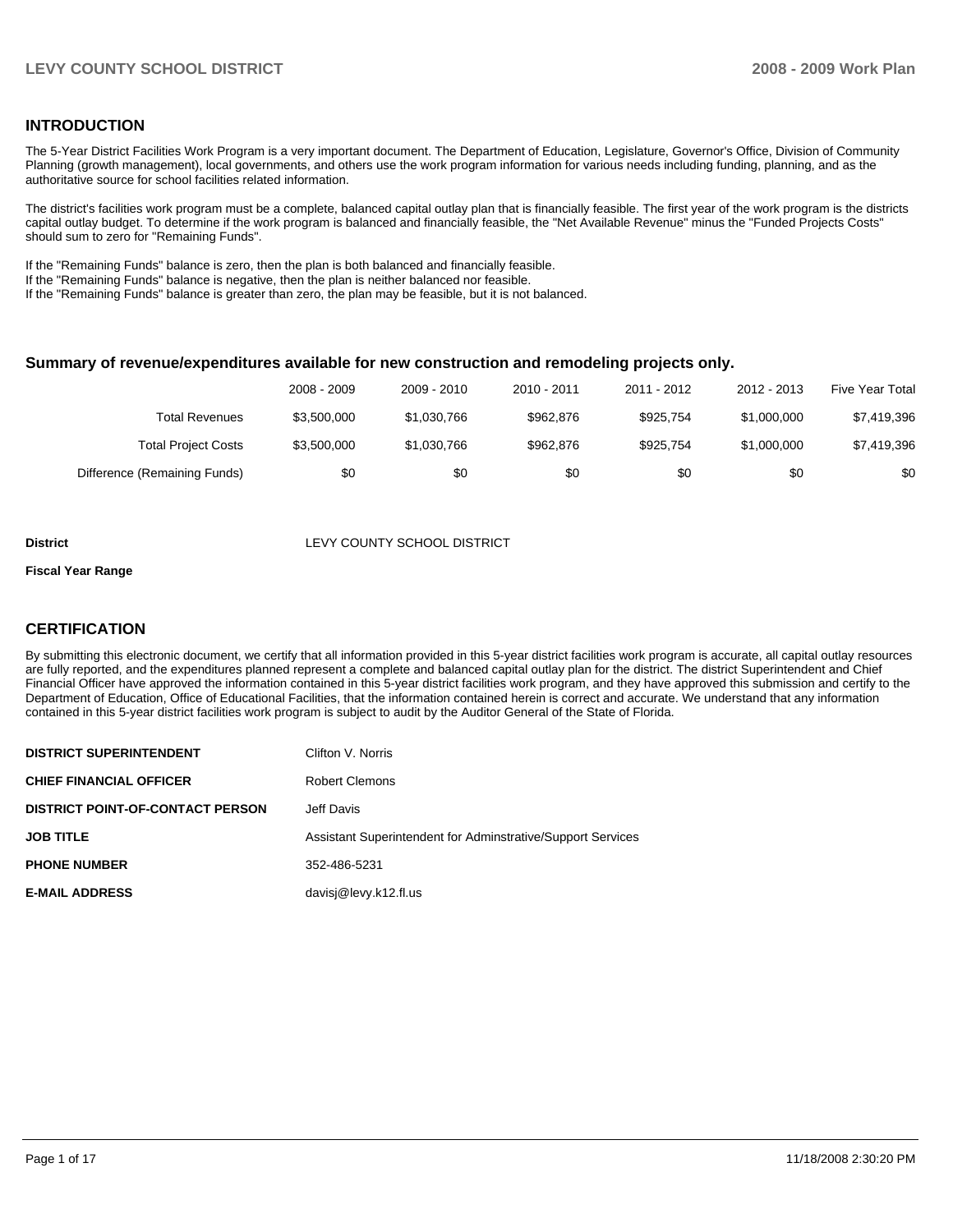# **Expenditures**

#### **Expenditure for Maintenance, Repair and Renovation from 2-Mills and PECO**

Annually, prior to the adoption of the district school budget, each school board must prepare a tentative district facilities work program that includes a schedule of major repair and renovation projects necessary to maintain the educational and ancillary facilities of the district.

| <b>Item</b>                      |                                                                                                                                                                                                                                                                                                                                                                | 2008 - 2009<br><b>Actual Budget</b> | $2009 - 2010$<br>Projected | 2010 - 2011<br>Projected | 2011 - 2012<br>Projected | 2012 - 2013<br>Projected | Total     |
|----------------------------------|----------------------------------------------------------------------------------------------------------------------------------------------------------------------------------------------------------------------------------------------------------------------------------------------------------------------------------------------------------------|-------------------------------------|----------------------------|--------------------------|--------------------------|--------------------------|-----------|
| <b>HVAC</b>                      |                                                                                                                                                                                                                                                                                                                                                                | \$10,000                            | \$15,000                   | \$25,559                 | \$20,414                 | \$23,574                 | \$94,547  |
|                                  | Locations: BRONSON ELEMENTARY, BRONSON SENIOR HIGH (NEW), BRONSON SENIOR HIGH (OLD), CEDAR KEY SENIOR HIGH, CHIEFLAND<br>, ELEMENTARY, CHIEFLAND MIDDLE, CHIEFLAND SENIOR HIGH, DISTRICT ADMINISTRATIVE OFFICE, HILLTOP SCHOOL (OLD)<br>JOYCE M BULLOCK ELEMENTARY, WILLISTON ELEMENTARY, WILLISTON MIDDLE, WILLISTON SENIOR HIGH, YANKEETOWN<br><b>SCHOOL</b> |                                     |                            |                          |                          |                          |           |
| Flooring                         |                                                                                                                                                                                                                                                                                                                                                                | \$50,000                            | \$50,000                   | \$75,000                 | \$55,000                 | \$55,000                 | \$285,000 |
|                                  | Locations: BRONSON ELEMENTARY, BRONSON SENIOR HIGH (NEW), BRONSON SENIOR HIGH (OLD), CEDAR KEY SENIOR HIGH, CHIEFLAND<br>ELEMENTARY. CHIEFLAND MIDDLE. CHIEFLAND SENIOR HIGH. DISTRICT ADMINISTRATIVE OFFICE. HILLTOP SCHOOL (OLD).<br>JOYCE M BULLOCK ELEMENTARY, WILLISTON ELEMENTARY, WILLISTON MIDDLE, WILLISTON SENIOR HIGH, YANKEETOWN<br><b>SCHOOL</b>  |                                     |                            |                          |                          |                          |           |
| Roofing                          |                                                                                                                                                                                                                                                                                                                                                                | \$40,000                            | \$75,000                   | \$100,000                | \$100.000                | \$100,000                | \$415,000 |
| Locations:                       | BRONSON ELEMENTARY, BRONSON SENIOR HIGH (NEW), BRONSON SENIOR HIGH (OLD), CEDAR KEY SENIOR HIGH, CHIEFLAND<br>, ELEMENTARY, CHIEFLAND MIDDLE, CHIEFLAND SENIOR HIGH, DISTRICT ADMINISTRATIVE OFFICE, HILLTOP SCHOOL (OLD)<br>JOYCE M BULLOCK ELEMENTARY, WILLISTON ELEMENTARY, WILLISTON MIDDLE, WILLISTON SENIOR HIGH, YANKEETOWN<br><b>SCHOOL</b>            |                                     |                            |                          |                          |                          |           |
| Safety to Life                   |                                                                                                                                                                                                                                                                                                                                                                | \$38,544                            | \$46,289                   | \$61,951                 | \$58,602                 | \$58,397                 | \$263,783 |
| Locations:                       | BRONSON ELEMENTARY, BRONSON SENIOR HIGH (NEW), BRONSON SENIOR HIGH (OLD), CEDAR KEY SENIOR HIGH, CHIEFLAND<br>ELEMENTARY, CHIEFLAND MIDDLE, CHIEFLAND SENIOR HIGH, DISTRICT ADMINISTRATIVE OFFICE, HILLTOP SCHOOL (OLD),<br>JOYCE M BULLOCK ELEMENTARY, WILLISTON ELEMENTARY, WILLISTON MIDDLE, WILLISTON SENIOR HIGH, YANKEETOWN<br><b>SCHOOL</b>             |                                     |                            |                          |                          |                          |           |
| Fencing                          |                                                                                                                                                                                                                                                                                                                                                                | \$10,000                            | \$10,000                   | \$10,000                 | \$10,000                 | \$10,000                 | \$50,000  |
| Locations:                       | BRONSON ELEMENTARY, BRONSON SENIOR HIGH (NEW), BRONSON SENIOR HIGH (OLD), CEDAR KEY SENIOR HIGH, CHIEFLAND<br>, ELEMENTARY, CHIEFLAND MIDDLE, CHIEFLAND SENIOR HIGH, DISTRICT ADMINISTRATIVE OFFICE, HILLTOP SCHOOL (OLD)<br>JOYCE M BULLOCK ELEMENTARY, WILLISTON ELEMENTARY, WILLISTON MIDDLE, WILLISTON SENIOR HIGH, YANKEETOWN<br><b>SCHOOL</b>            |                                     |                            |                          |                          |                          |           |
| Parking                          |                                                                                                                                                                                                                                                                                                                                                                | \$0                                 | \$0                        | \$0                      | \$0                      | \$0                      | \$0       |
|                                  | Locations: No Locations for this expenditure.                                                                                                                                                                                                                                                                                                                  |                                     |                            |                          |                          |                          |           |
| Electrical                       |                                                                                                                                                                                                                                                                                                                                                                | \$35,000                            | \$50,000                   | \$50,000                 | \$50,000                 | \$50,000                 | \$235,000 |
|                                  | Locations: BRONSON ELEMENTARY, BRONSON SENIOR HIGH (NEW), BRONSON SENIOR HIGH (OLD), CEDAR KEY SENIOR HIGH, CHIEFLAND<br>ELEMENTARY, CHIEFLAND MIDDLE, CHIEFLAND SENIOR HIGH, DISTRICT ADMINISTRATIVE OFFICE, HILLTOP SCHOOL (OLD),<br>JOYCE M BULLOCK ELEMENTARY, WILLISTON ELEMENTARY, WILLISTON MIDDLE, WILLISTON SENIOR HIGH, YANKEETOWN<br><b>SCHOOL</b>  |                                     |                            |                          |                          |                          |           |
| Fire Alarm                       |                                                                                                                                                                                                                                                                                                                                                                | \$25,000                            | \$25,000                   | \$50,000                 | \$50,000                 | \$50,000                 | \$200,000 |
|                                  | Locations: BRONSON ELEMENTARY, BRONSON SENIOR HIGH (NEW), BRONSON SENIOR HIGH (OLD), CEDAR KEY SENIOR HIGH, CHIEFLAND<br>, ELEMENTARY, CHIEFLAND MIDDLE, CHIEFLAND SENIOR HIGH, DISTRICT ADMINISTRATIVE OFFICE, HILLTOP SCHOOL (OLD)<br>JOYCE M BULLOCK ELEMENTARY, WILLISTON ELEMENTARY, WILLISTON MIDDLE, WILLISTON SENIOR HIGH, YANKEETOWN<br><b>SCHOOL</b> |                                     |                            |                          |                          |                          |           |
| Telephone/Intercom System        |                                                                                                                                                                                                                                                                                                                                                                | \$25,000                            | \$25,000                   | \$35,000                 | \$30,000                 | \$25,000                 | \$140,000 |
| Locations:                       | BRONSON ELEMENTARY, BRONSON SENIOR HIGH (NEW), BRONSON SENIOR HIGH (OLD), CEDAR KEY SENIOR HIGH, CHIEFLAND<br>, ELEMENTARY, CHIEFLAND MIDDLE, CHIEFLAND SENIOR HIGH, DISTRICT ADMINISTRATIVE OFFICE, HILLTOP SCHOOL (OLD)<br>JOYCE M BULLOCK ELEMENTARY, WILLISTON ELEMENTARY, WILLISTON MIDDLE, WILLISTON SENIOR HIGH, YANKEETOWN<br><b>SCHOOL</b>            |                                     |                            |                          |                          |                          |           |
| <b>Closed Circuit Television</b> |                                                                                                                                                                                                                                                                                                                                                                | \$0                                 | \$0                        | \$0                      | \$0                      | \$0                      | \$0       |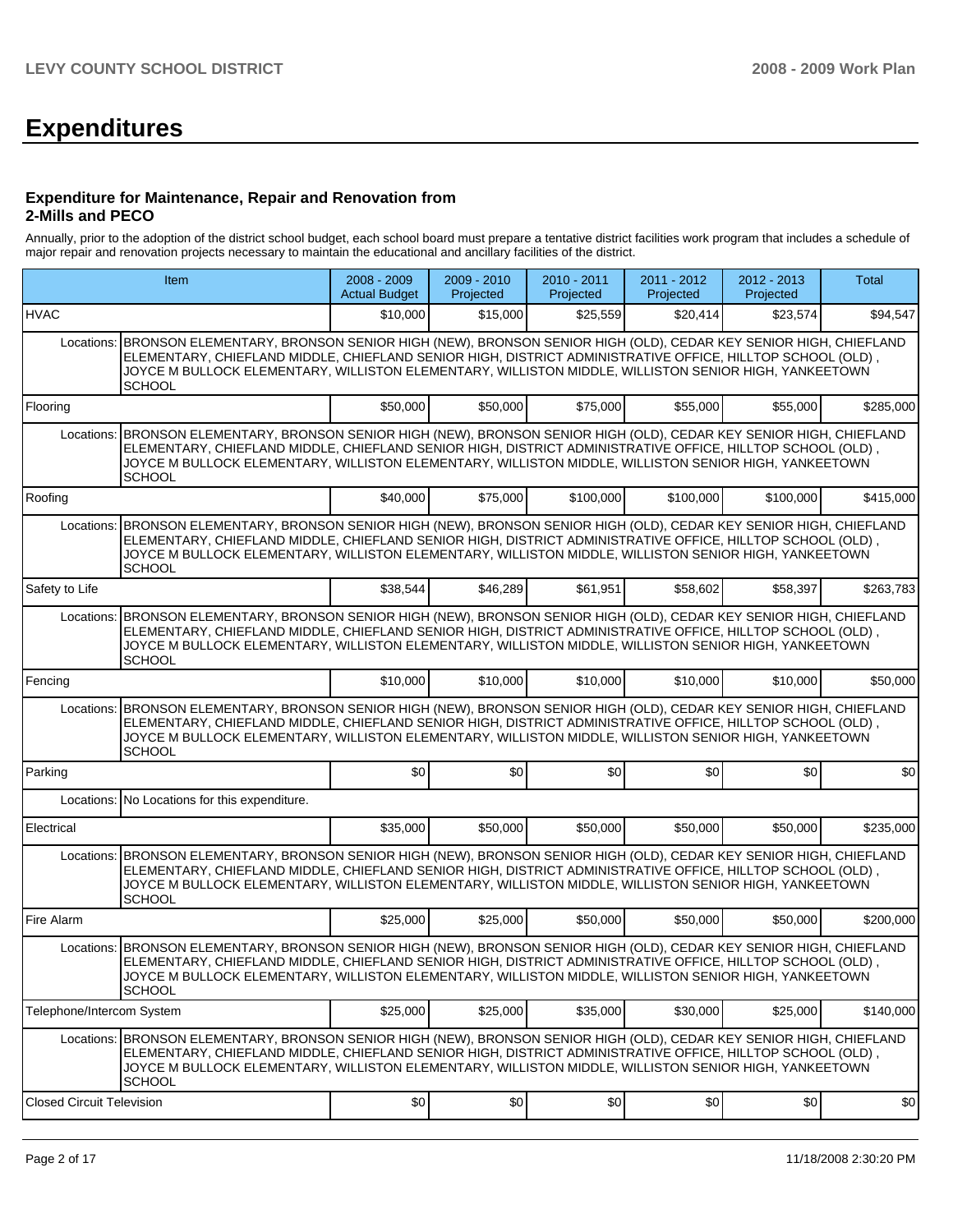|                                                                                                                                                                                                                                                                                                                                                                | Locations: No Locations for this expenditure.                                                                                                                                                                                                                                                                                                                    |           |           |           |           |           |             |  |  |  |  |
|----------------------------------------------------------------------------------------------------------------------------------------------------------------------------------------------------------------------------------------------------------------------------------------------------------------------------------------------------------------|------------------------------------------------------------------------------------------------------------------------------------------------------------------------------------------------------------------------------------------------------------------------------------------------------------------------------------------------------------------|-----------|-----------|-----------|-----------|-----------|-------------|--|--|--|--|
| l Paint                                                                                                                                                                                                                                                                                                                                                        |                                                                                                                                                                                                                                                                                                                                                                  | \$10,000  | \$20,000  | \$25,000  | \$25,000  | \$25,000  | \$105,000   |  |  |  |  |
|                                                                                                                                                                                                                                                                                                                                                                | Locations: BRONSON ELEMENTARY, BRONSON SENIOR HIGH (NEW), BRONSON SENIOR HIGH (OLD), CEDAR KEY SENIOR HIGH, CHIEFLAND<br>, ELEMENTARY, CHIEFLAND MIDDLE, CHIEFLAND SENIOR HIGH, DISTRICT ADMINISTRATIVE OFFICE, HILLTOP SCHOOL (OLD) [<br>JOYCE M BULLOCK ELEMENTARY, WILLISTON ELEMENTARY, WILLISTON MIDDLE, WILLISTON SENIOR HIGH, YANKEETOWN<br><b>SCHOOL</b> |           |           |           |           |           |             |  |  |  |  |
| Maintenance/Repair                                                                                                                                                                                                                                                                                                                                             |                                                                                                                                                                                                                                                                                                                                                                  | \$105,000 | \$109,600 | \$150,000 | \$150,000 | \$150,000 | \$664,600   |  |  |  |  |
| Locations: BRONSON ELEMENTARY, BRONSON SENIOR HIGH (NEW), BRONSON SENIOR HIGH (OLD), CEDAR KEY SENIOR HIGH, CHIEFLAND<br>, ELEMENTARY, CHIEFLAND MIDDLE, CHIEFLAND SENIOR HIGH, DISTRICT ADMINISTRATIVE OFFICE, HILLTOP SCHOOL (OLD)<br>JOYCE M BULLOCK ELEMENTARY. WILLISTON ELEMENTARY. WILLISTON MIDDLE. WILLISTON SENIOR HIGH. YANKEETOWN<br><b>SCHOOL</b> |                                                                                                                                                                                                                                                                                                                                                                  |           |           |           |           |           |             |  |  |  |  |
|                                                                                                                                                                                                                                                                                                                                                                | Sub Total:                                                                                                                                                                                                                                                                                                                                                       | \$348,544 | \$425,889 | \$582,510 | \$549,016 | \$546,971 | \$2,452,930 |  |  |  |  |

| <b>PECO Maintenance Expenditures</b> | \$385,444 | \$462.889 | \$619,510 | \$586,016        | \$583,971 | \$2,637,830 |
|--------------------------------------|-----------|-----------|-----------|------------------|-----------|-------------|
| Two Mill Sub Total:                  | \$0       | \$٥Ι      | \$0       | \$0 <sub>1</sub> | ΦO<br>υU  | ¢∩l<br>JU.  |

| Other Items                                                                                                                                                                                                                                                                                                                                           |        | $2008 - 2009$<br><b>Actual Budget</b> | $2009 - 2010$<br>Projected | $2010 - 2011$<br>Projected | $2011 - 2012$<br>Projected | $2012 - 2013$<br>Projected | Total       |  |
|-------------------------------------------------------------------------------------------------------------------------------------------------------------------------------------------------------------------------------------------------------------------------------------------------------------------------------------------------------|--------|---------------------------------------|----------------------------|----------------------------|----------------------------|----------------------------|-------------|--|
| Re-Finish Gym Floors                                                                                                                                                                                                                                                                                                                                  |        | \$25,000                              | \$25,000                   | \$25,000                   | \$25,000                   | \$25,000                   | \$125,000   |  |
| Locations BRONSON SENIOR HIGH (NEW), BRONSON SENIOR HIGH (OLD), CEDAR KEY SENIOR HIGH, CHIEFLAND MIDDLE, CHIEFLAND<br>SENIOR HIGH, WILLISTON MIDDLE, WILLISTON SENIOR HIGH, YANKEETOWN SCHOOL                                                                                                                                                         |        |                                       |                            |                            |                            |                            |             |  |
| Repair Plumbing                                                                                                                                                                                                                                                                                                                                       |        | \$11.900                              | \$12,000                   | \$12,000                   | \$12,000                   | \$12,000                   | \$59,900    |  |
| Locations BRONSON ELEMENTARY, BRONSON SENIOR HIGH (NEW), BRONSON SENIOR HIGH (OLD), CEDAR KEY SENIOR HIGH,<br>CHIEFLAND ELEMENTARY, CHIEFLAND MIDDLE, CHIEFLAND SENIOR HIGH, DISTRICT ADMINISTRATIVE OFFICE, HILLTOP<br>SCHOOL (OLD), JOYCE M BULLOCK ELEMENTARY, WILLISTON ELEMENTARY, WILLISTON MIDDLE, WILLISTON SENIOR HIGH,<br>YANKEETOWN SCHOOL |        |                                       |                            |                            |                            |                            |             |  |
|                                                                                                                                                                                                                                                                                                                                                       | Total: | \$385,444                             | \$462,889                  | \$619,510                  | \$586,016                  | \$583,971                  | \$2,637,830 |  |

# **Local Two Mill Expenditure For Maintenance, Repair and Renovation**

Anticipated expenditures expected from local funding sources over the years covered by the current work plan.

| Item                                    | $2008 - 2009$<br><b>Actual Budget</b> | 2009 - 2010<br>Projected | 2010 - 2011<br>Projected | 2011 - 2012<br>Projected | 2012 - 2013<br>Projected | Total       |
|-----------------------------------------|---------------------------------------|--------------------------|--------------------------|--------------------------|--------------------------|-------------|
| Remaining Maint and Repair from 2 Mills | \$0 <sub>1</sub>                      | \$0                      | \$0                      | \$0                      | \$0                      | <b>\$0</b>  |
| Maintenance/Repair Salaries             | \$300,000                             | \$300,000                | \$300,000                | \$300,000                | \$300,000                | \$1,500,000 |
| School Bus Purchases                    | \$764,000                             | \$800,000                | \$1,067,833              | \$1,099,868              | \$889,624                | \$4,621,325 |
| Other Vehicle Purchases                 | \$0                                   | \$0                      | \$0                      | \$0                      | \$0                      | <b>SO</b>   |
| Capital Outlay Equipment                | \$1,215,724                           | \$928,579                | \$1,037,124              | \$1,269,869              | \$1,295,491              | \$5,746,787 |
| <b>Rent/Lease Payments</b>              | \$0                                   | \$0                      | \$0                      | \$0                      | \$0                      | \$0         |
| ICOP Debt Service                       | \$657,620                             | \$657,420                | \$656,920                | \$660,220                | \$658,501                | \$3,290,681 |
| Rent/Lease Relocatables                 | \$0                                   | \$0                      | \$0                      | \$0                      | \$0                      | \$0         |
| <b>Environmental Problems</b>           | \$0                                   | \$0                      | \$0                      | \$0                      | \$0                      | \$0         |
| Is.1011.14 Debt Service                 | \$50,000                              | \$50,000                 | \$50,000                 | \$50,000                 | \$50,000                 | \$250,000   |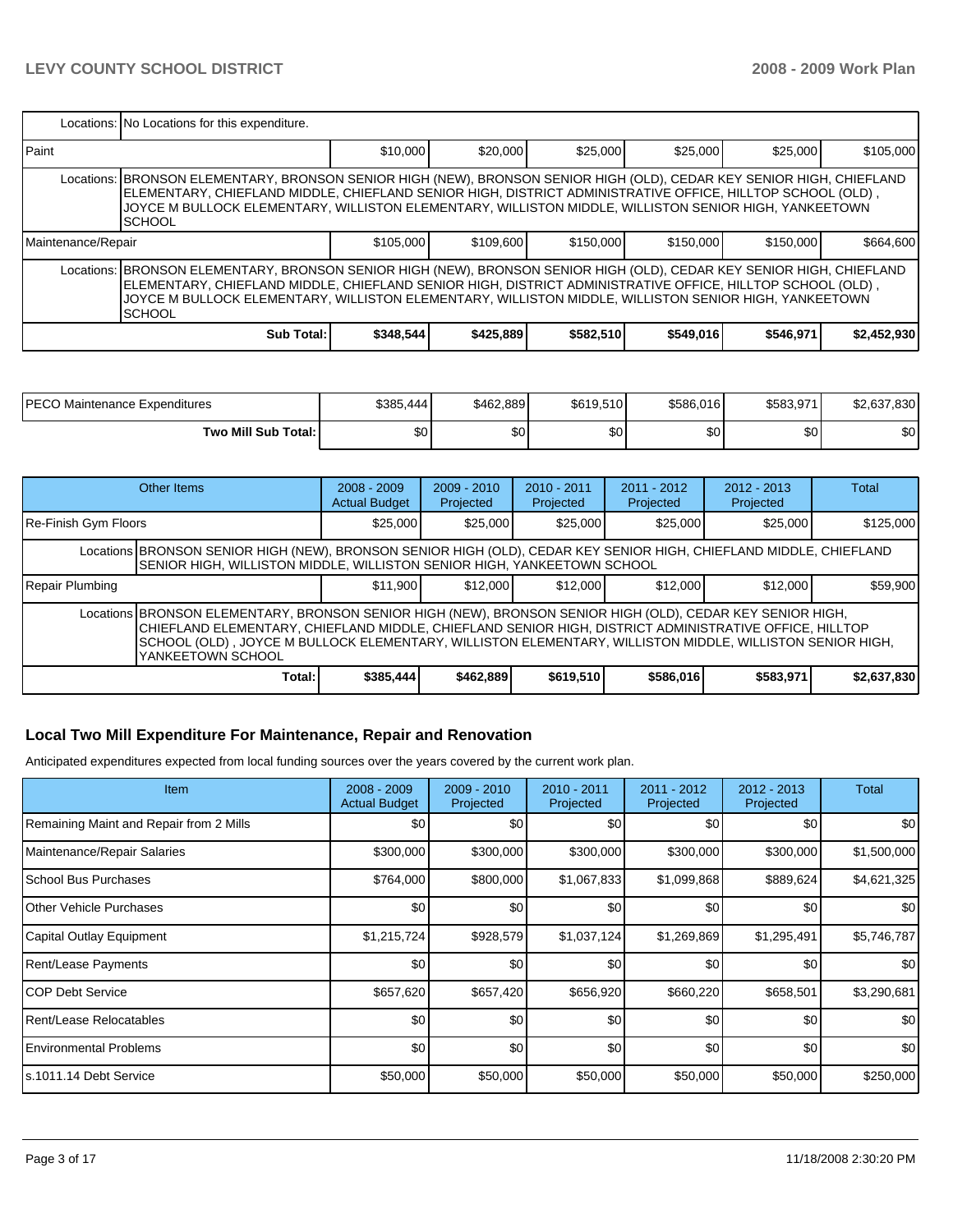# **LEVY COUNTY SCHOOL DISTRICT 2008 - 2009 Work Plan**

| Special Facilities Account         | \$0         | \$0 <sub>1</sub> | \$0         | \$0         | \$0         | \$0          |
|------------------------------------|-------------|------------------|-------------|-------------|-------------|--------------|
| <b>Property Casualty Insurance</b> | \$400,000   | \$400,000        | \$400,000   | \$400,000   | \$400,000   | \$2,000,000  |
| <b>Local Expenditure Totals: I</b> | \$3,387,344 | \$3,135,999      | \$3,511,877 | \$3,779,957 | \$3,593,616 | \$17,408,793 |

# **Revenue**

#### **2 Mill Revenue Source**

Schedule of Estimated Capital Outlay Revenue from each currently approved source which is estimated to be available for expenditures on the projects included in the tentative district facilities work program. All amounts are NET after considering carryover balances, interest earned, new COP's, 1011.14 and 1011.15 loans, etc. Districts cannot use 2-Mill funds for salaries except for those explicitly associated with maintenance/repair projects. (1011.71 (5), F.S.)

| Item                                                                             | Fund | $2008 - 2009$<br><b>Actual Value</b> | $2009 - 2010$<br>Projected | $2010 - 2011$<br>Projected | $2011 - 2012$<br>Projected | $2012 - 2013$<br>Projected | Total            |
|----------------------------------------------------------------------------------|------|--------------------------------------|----------------------------|----------------------------|----------------------------|----------------------------|------------------|
| (1) Non-exempt property<br>assessed valuation                                    |      | \$2,427,803,027                      | \$2,425,000,000            | \$2,449,250,000            | \$2,473,742,500            | \$2,498,479,925            | \$12,274,275,452 |
| (2) The Millege projected for<br>discretionary capital outlay per<br>ls.1011.71  |      | 1.75                                 | 1.75                       | 1.75                       | 1.75                       | 1.75                       |                  |
| $(3)$ Full value of the 2-Mill<br>discretionary capital outlay per<br>ls.1011.71 |      | \$4,036,223                          | \$4,031,563                | \$4,071,878                | \$4,112,597                | \$4,153,723                | \$20,405,984     |
| (4) Value of the portion of the 2-<br>Mills ACTUALLY levied                      | 370  | \$4,036,223                          | \$4,031,563                | \$4,071,878                | \$4,112,597                | \$4,153,723                | \$20,405,984     |
| $(5)$ Difference of lines $(3)$ and $(4)$                                        |      | \$0                                  | \$0                        | \$0                        | \$0                        | \$0 <sub>1</sub>           | \$0              |

## **PECO Revenue Source**

The figure in the row designated "PECO Maintenance" will be subtracted from funds available for new construction because PECO maintenance dollars cannot be used for new construction.

| Item                                  | Fund | $2008 - 2009$<br><b>Actual Budget</b> | $2009 - 2010$<br>Projected | $2010 - 2011$<br>Projected | 2011 - 2012<br>Projected | $2012 - 2013$<br>Projected | Total       |
|---------------------------------------|------|---------------------------------------|----------------------------|----------------------------|--------------------------|----------------------------|-------------|
| <b>IPECO New Construction</b>         | 340  | \$632,751                             | \$0 <sub>1</sub>           | \$142.579                  | \$435.888                | \$174.241                  | \$1,385,459 |
| <b>IPECO Maintenance Expenditures</b> |      | \$385.444                             | \$462.889                  | \$619.510                  | \$586.016                | \$583.971                  | \$2,637,830 |
|                                       |      | \$1,018,195                           | \$462.889                  | \$762.089                  | \$1,021,904              | \$758.212                  | \$4,023,289 |

## **CO & DS Revenue Source**

Revenue from Capital Outlay and Debt Service funds.

| Item                                            | Fund | $2008 - 2009$<br><b>Actual Budget</b> | $2009 - 2010$<br>Projected | $2010 - 2011$<br>Projected | 2011 - 2012<br>Projected | $2012 - 2013$<br>Projected | Total     |
|-------------------------------------------------|------|---------------------------------------|----------------------------|----------------------------|--------------------------|----------------------------|-----------|
| CO & DS Cash Flow-through<br><b>Distributed</b> | 360  | \$29.876                              | \$29.876                   | \$29.876                   | \$29.876                 | \$29.876                   | \$149,380 |
| CO & DS Interest on<br>Undistributed CO         | 360  | \$5,326                               | \$5,326                    | \$5.326                    | \$5.326                  | \$5,326                    | \$26,630  |
|                                                 |      | \$35,202                              | \$35,202                   | \$35,202                   | \$35.202                 | \$35,202                   | \$176,010 |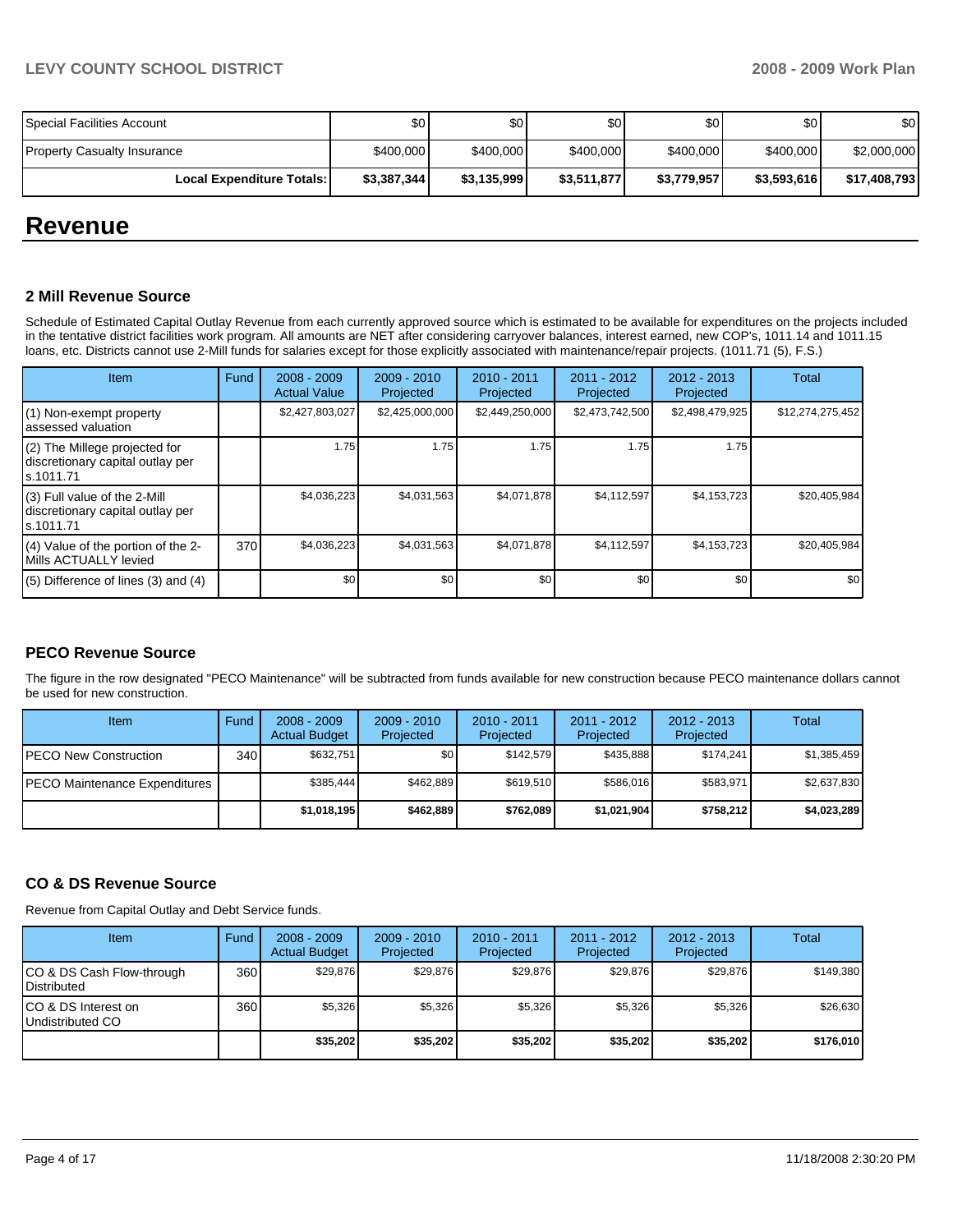#### **Fair Share Revenue Source**

All legally binding commitments for proportionate fair-share mitigation for impacts on public school facilities must be included in the 5-year district work program. Nothing reported for this section.

#### **Sales Surtax Referendum**

Specific information about any referendum for a 1-cent or ½-cent surtax referendum during the previous year.

**Did the school district hold a surtax referendum during the past fiscal year 2007 - 2008?** No

#### **Additional Revenue Source**

Any additional revenue sources

| Item                                                                                                   | 2008 - 2009<br><b>Actual Value</b> | 2009 - 2010<br>Projected | $2010 - 2011$<br>Projected | 2011 - 2012<br>Projected | 2012 - 2013<br>Projected | <b>Total</b> |
|--------------------------------------------------------------------------------------------------------|------------------------------------|--------------------------|----------------------------|--------------------------|--------------------------|--------------|
| Proceeds from a s.1011.14/15 F.S. Loans                                                                | \$0                                | \$0                      | \$0                        | \$0                      | \$0                      | \$0          |
| District Bonds - Voted local bond<br>referendum proceeds per s.9, Art VII<br><b>State Constitution</b> | \$0                                | \$0                      | \$0                        | \$0                      | \$0                      | \$0          |
| Proceeds from Special Act Bonds                                                                        | \$0                                | \$0                      | \$0                        | \$0                      | \$0                      | \$0          |
| Estimated Revenue from CO & DS Bond<br>Sale                                                            | \$0                                | \$0                      | \$0                        | \$0                      | \$0                      | \$0          |
| Proceeds from Voted Capital<br>Improvements millage                                                    | \$0                                | \$0                      | \$0                        | \$0                      | \$0                      | \$0          |
| Other Revenue for Other Capital Projects                                                               | \$0                                | \$0                      | \$0                        | \$0                      | \$0                      | \$0          |
| Proceeds from 1/2 cent sales surtax<br>authorized by school board                                      | \$0                                | \$0                      | \$0                        | \$0                      | \$0                      | \$0          |
| Proceeds from local governmental<br>infrastructure sales surtax                                        | \$0                                | \$0                      | \$0                        | \$0                      | \$0                      | \$0          |
| Proceeds from Certificates of<br>Participation (COP's) Sale                                            | \$0                                | \$0                      | \$0                        | \$0                      | \$0                      | \$0          |
| Classrooms First Bond proceeds amount<br>authorized in FY 1997-98                                      | \$0                                | \$0                      | \$0                        | \$0                      | \$0                      | \$0          |
| Classrooms for Kids                                                                                    | \$2,009,988                        | \$0                      | \$0                        | \$0                      | \$0                      | \$2,009,988  |
| <b>District Equity Recognition</b>                                                                     | \$0                                | \$0                      | \$0                        | \$0                      | \$0                      | \$0          |
| <b>Federal Grants</b>                                                                                  | \$0                                | \$0                      | \$0                        | \$0                      | \$0                      | \$0          |
| Proportionate share mitigation (actual<br>cash revenue only, not in kind donations)                    | \$0                                | \$0                      | \$0                        | \$0                      | \$0                      | \$0          |
| Impact fees received                                                                                   | \$0                                | \$0                      | \$0                        | \$0                      | \$0                      | \$0          |
| Private donations                                                                                      | \$0                                | \$0                      | \$0                        | \$0                      | \$0                      | \$0          |
| Grants from local governments or not-for-<br>profit organizations                                      | \$0                                | \$0                      | \$0                        | \$0                      | \$0                      | \$0          |
| Interest, Including Profit On Investment                                                               | \$0                                | \$0                      | \$0                        | \$0                      | \$0                      | \$0          |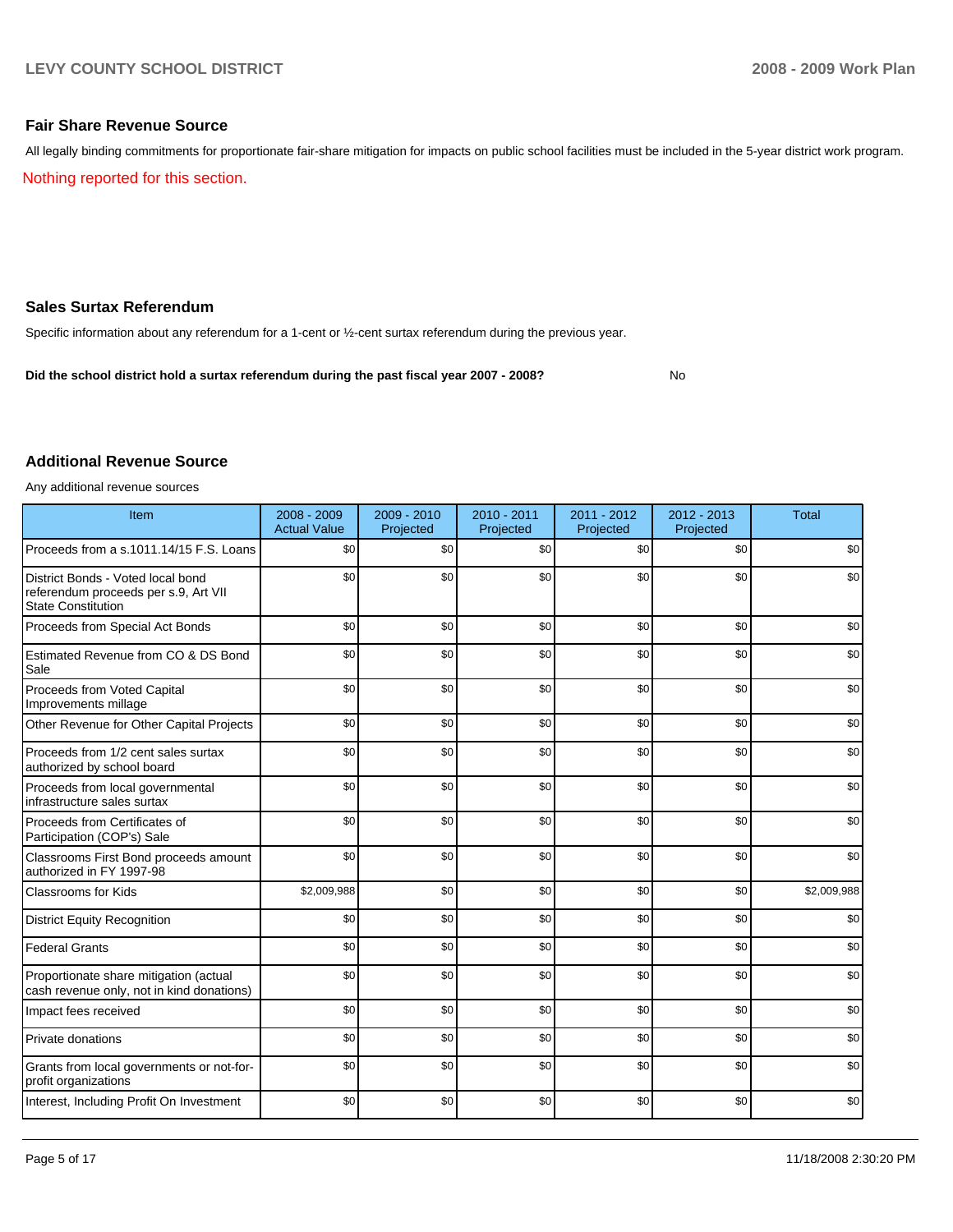# **LEVY COUNTY SCHOOL DISTRICT 2008 - 2009 Work Plan**

| Revenue from Bonds pledging proceeds<br>Ifrom 1 cent or 1/2 cent Sales Surtax | \$0         | \$0       | \$0       | \$0              | \$0              | \$0              |
|-------------------------------------------------------------------------------|-------------|-----------|-----------|------------------|------------------|------------------|
| Fund Balance Carried Forward                                                  | \$173,180   | \$100,000 | \$225.094 | \$122.024        | \$230.450        | \$850,748        |
| Obligated Fund Balance Carried Forward                                        | \$0         | \$0       | \$0       | \$0 <sub>1</sub> | <b>SO</b>        | \$0              |
| Special Facilities Account                                                    | \$0         | \$0       | \$0       | \$0              | \$0 <sub>1</sub> | \$0 <sub>1</sub> |
| 10ne Cent - 1/2 Cent Sales Surtax Debt<br><b>I</b> Service                    | \$0         | \$0       | \$0       | \$0              | \$0 <sub>1</sub> | \$0              |
| <b>Subtotal</b>                                                               | \$2,183,168 | \$100,000 | \$225.094 | \$122,024        | \$230.450        | \$2,860,736      |

# **Total Revenue Summary**

| <b>Item Name</b>                                               | $2008 - 2009$<br><b>Budget</b> | $2009 - 2010$<br>Projected | $2010 - 2011$<br>Projected | $2011 - 2012$<br>Projected | $2012 - 2013$<br>Projected | <b>Five Year Total</b> |
|----------------------------------------------------------------|--------------------------------|----------------------------|----------------------------|----------------------------|----------------------------|------------------------|
| Local Two Mill Discretionary Capital<br>Outlay Revenue         | \$4,036,223                    | \$4,031,563                | \$4,071,878                | \$4,112,597                | \$4,153,723                | \$20,405,984           |
| IPECO and 2 Mill Maint and Other 2 Mill<br><b>Expenditures</b> | (\$3,387,344)                  | (\$3,135,999)              | (\$3,511,877)              | (\$3,779,957)              | (\$3,593,616)              | (\$17,408,793)         |
| IPECO Maintenance Revenue                                      | \$385.444                      | \$462.889                  | \$619.510                  | \$586.016                  | \$583.971                  | \$2,637,830            |
| <b>Available 2 Mill for New Construction</b>                   | \$648,879                      | \$895,564                  | \$560.001                  | \$332,640                  | \$560.107                  | \$2,997,191            |

| <b>Item Name</b>                 | $2008 - 2009$<br><b>Budget</b> | $2009 - 2010$<br>Projected | 2010 - 2011<br>Projected | 2011 - 2012<br>Projected | $2012 - 2013$<br>Projected | <b>Five Year Total</b> |
|----------------------------------|--------------------------------|----------------------------|--------------------------|--------------------------|----------------------------|------------------------|
| ICO & DS Revenue                 | \$35,202                       | \$35,202                   | \$35,202                 | \$35,202                 | \$35,202                   | \$176,010              |
| IPECO New Construction Revenue   | \$632,751                      | \$0                        | \$142.579                | \$435,888                | \$174.241                  | \$1,385,459            |
| Other/Additional Revenue         | \$2,183,168                    | \$100,000                  | \$225.094                | \$122.024                | \$230.450                  | \$2,860,736            |
| <b>Total Additional Revenuel</b> | \$2,851,121                    | \$135.202                  | \$402.875                | \$593,114                | \$439,893                  | \$4,422,205            |
| <b>Total Available Revenue</b>   | \$3,500,000                    | \$1,030,766                | \$962.876                | \$925.754                | \$1,000,000                | \$7,419,396            |

# **Project Schedules**

## **Capacity Project Schedules**

A schedule of capital outlay projects necessary to ensure the availability of satisfactory classrooms for the projected student enrollment in K-12 programs.

| <b>Project Description</b> | Location                                                       |                  | $2008 - 2009$ | $2009 - 2010$    |     | 2010 - 2011   2011 - 2012 | 2012 - 2013      | Total           | Funded |
|----------------------------|----------------------------------------------------------------|------------------|---------------|------------------|-----|---------------------------|------------------|-----------------|--------|
| Classrooms                 | Build 8(eight) Primary JOYCE M BULLOCK  <br><b>IELEMENTARY</b> | Planned<br>Cost: | \$1,750,000   | \$0 <sub>1</sub> | \$0 | \$0                       | \$0 <sub>1</sub> | \$1,750,000 Yes |        |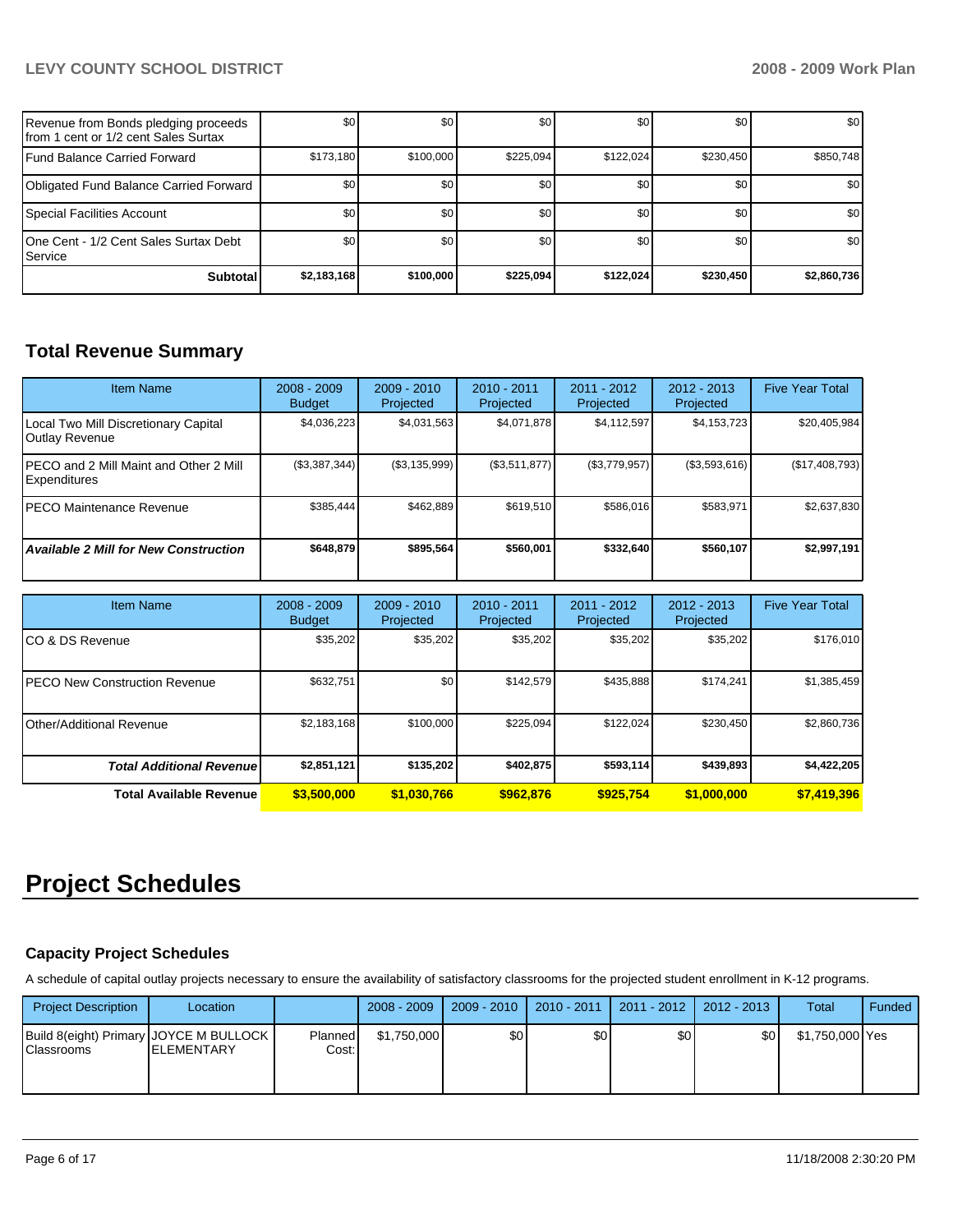|                                                      |                                        | <b>Student Stations:</b> | 144         | $\mathbf 0$ | 0           | 0           | 0           | 144             |  |
|------------------------------------------------------|----------------------------------------|--------------------------|-------------|-------------|-------------|-------------|-------------|-----------------|--|
|                                                      |                                        | <b>Total Classrooms:</b> | 8           | $\mathbf 0$ | $\mathbf 0$ | 9           | $\mathbf 0$ | 17              |  |
|                                                      |                                        | Gross Sq Ft:             | 11,650      | $\mathbf 0$ | $\mathbf 0$ | $\mathbf 0$ | $\mathbf 0$ | 11,650          |  |
| Build 8 (eight)<br>Intermediate<br><b>Classrooms</b> | CHIEFLAND<br><b>ELEMENTARY</b>         | Planned<br>Cost:         | \$1,750,000 | \$0         | \$0         | \$0         | \$0         | \$1,750,000 Yes |  |
|                                                      |                                        | <b>Student Stations:</b> | 176         | $\mathbf 0$ | $\pmb{0}$   | $\mathbf 0$ | $\mathbf 0$ | 176             |  |
|                                                      |                                        | Total Classrooms:        | 8           | $\Omega$    | $\mathbf 0$ | 5           | $\mathbf 0$ | 13              |  |
|                                                      |                                        | Gross Sq Ft:             | 11,650      | $\mathbf 0$ | $\mathbf 0$ | $\mathbf 0$ | $\mathbf 0$ | 11,650          |  |
| Build 3 (three)<br><b>Primary Classrooms</b>         | <b>CEDAR KEY</b><br><b>SENIOR HIGH</b> | Planned<br>Cost:         | \$0         | \$0         | \$0         | \$0         | \$1,676,220 | \$1,676,220 No  |  |
|                                                      |                                        | <b>Student Stations:</b> | $\mathbf 0$ | $\mathbf 0$ | $\mathbf 0$ | $\mathbf 0$ | 54          | 54              |  |
|                                                      |                                        | <b>Total Classrooms:</b> | $\mathbf 0$ | $\mathbf 0$ | $\pmb{0}$   | $\mathbf 0$ | 3           | 3               |  |
|                                                      |                                        | Gross Sq Ft:             | $\mathbf 0$ | $\mathbf 0$ | $\mathbf 0$ | 0           | 4,510       | 4,510           |  |
| Build 3 (three)<br>Intermediate<br>Classrooms        | <b>CEDAR KEY</b><br><b>SENIOR HIGH</b> | Planned<br>Cost:         | \$0         | \$0         | \$0         | \$0         | \$1,676,220 | \$1,676,220 No  |  |
|                                                      |                                        | <b>Student Stations:</b> | $\mathbf 0$ | $\mathbf 0$ | $\pmb{0}$   | $\mathbf 0$ | 66          | 66              |  |
|                                                      |                                        | <b>Total Classrooms:</b> | $\mathbf 0$ | $\mathbf 0$ | $\mathbf 0$ | $\Omega$    | 3           | 3               |  |
|                                                      |                                        | Gross Sq Ft:             | $\mathbf 0$ | $\mathbf 0$ | $\mathbf 0$ | $\mathbf 0$ | 4,510       | 4,510           |  |
|                                                      |                                        | <b>Planned Cost:</b>     | \$3,500,000 | \$0         | \$0         | \$0         | \$3,352,440 | \$6,852,440     |  |
|                                                      |                                        | <b>Student Stations:</b> | 320         | $\mathbf 0$ | $\bf{0}$    | $\bf{0}$    | 120         | 440             |  |
|                                                      |                                        | <b>Total Classrooms:</b> | 16          | $\pmb{0}$   | $\pmb{0}$   | 14          | 6           | 36              |  |
|                                                      |                                        |                          |             |             |             |             |             |                 |  |

# **Other Project Schedules**

Major renovations, remodeling, and additions of capital outlay projects that do not add capacity to schools.

| <b>Project Description</b>                                             | Location                                    | $2008 - 2009$<br><b>Actual Budget</b> | $2009 - 2010$<br>Projected | $2010 - 2011$<br>Projected | $2011 - 2012$<br>Projected | $2012 - 2013$<br>Projected | Total        | Funded |
|------------------------------------------------------------------------|---------------------------------------------|---------------------------------------|----------------------------|----------------------------|----------------------------|----------------------------|--------------|--------|
| <b>Build Physical Education</b><br>covered play area and PE<br>Storage | <b>JOYCE M BULLOCK</b><br><b>ELEMENTARY</b> | \$0                                   | \$0                        | \$0                        | \$0                        | \$525,665                  | \$525,665 No |        |
| <b>Build Physical Education</b><br>covered play area and PE<br>Storage | <b>WILLISTON</b><br><b>ELEMENTARY</b>       | \$0                                   | \$0                        | \$0                        | \$0                        | \$525.665                  | \$525,665 No |        |
| <b>IMale and Female Student</b><br><b>Toilets</b>                      | <b>BRONSON</b><br><b>IELEMENTARY</b>        | \$0                                   | \$0                        | \$0                        | \$0                        | \$71,335                   | \$71,335 No  |        |

**Gross Sq Ft:** 23,300 0 0 0 9,020 32,320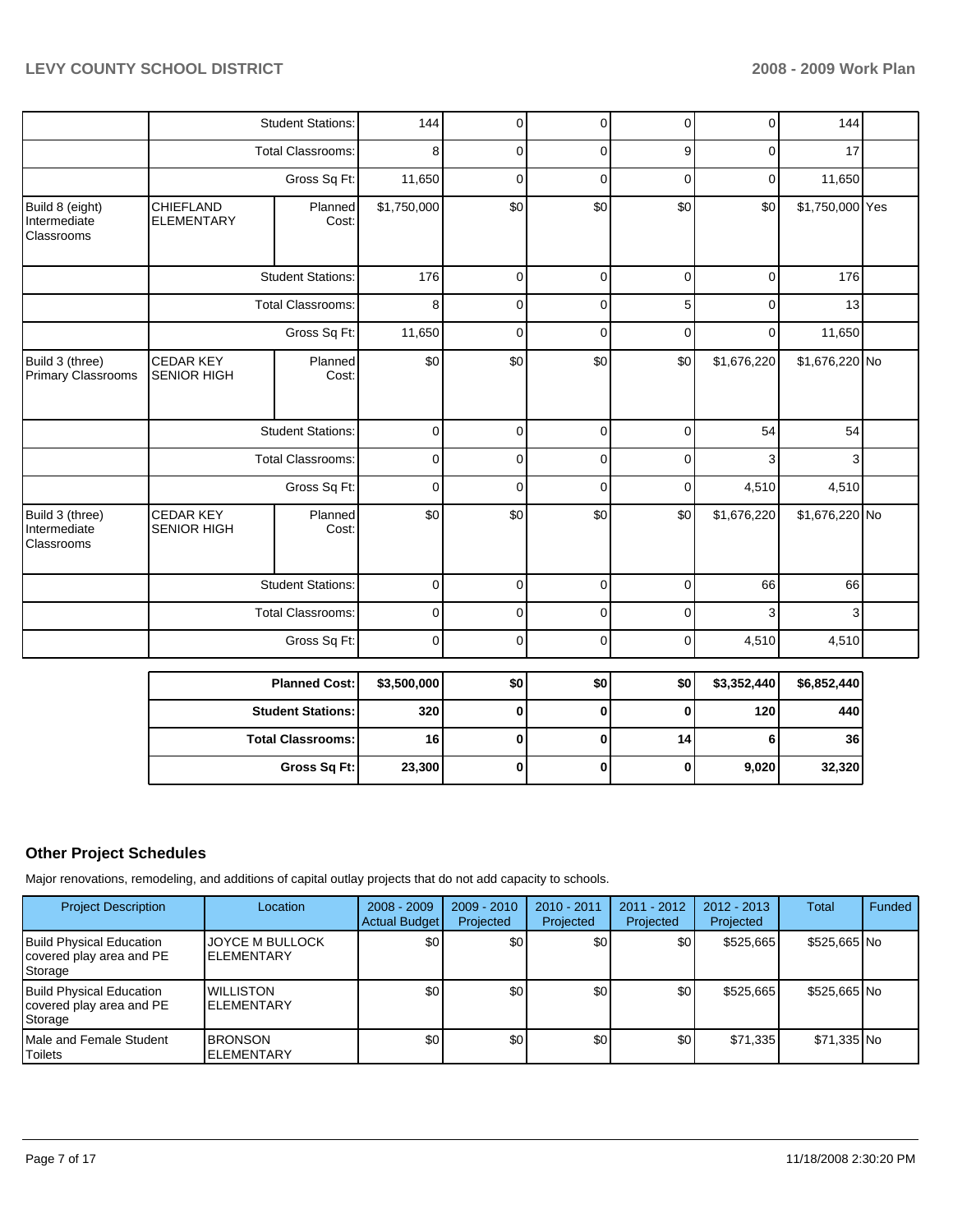| Build Food Service Facility-<br>Dining/Kitchen/Chair<br>Storage/Covered Patio - to be<br>built on Parcel #003 | <b>CHIEFLAND MIDDLE</b>                                   | \$0 | \$500,000 | \$962,876 | \$925,754 | \$1,000,000 | \$3,388,630 Yes |  |
|---------------------------------------------------------------------------------------------------------------|-----------------------------------------------------------|-----|-----------|-----------|-----------|-------------|-----------------|--|
| Bldg. 15 - Expand Food Service CHIEFLAND MIDDLE<br>Area to serve students from<br>both CHS and CMS            |                                                           | \$0 | \$0       | \$0       | \$0       | \$2,796,160 | \$2,796,160 No  |  |
| Build Bus Wash Area for<br><b>District Transportation</b><br>Department                                       | <b>DISTRICT</b><br><b>ADMINISTRATIVE</b><br>OFFICE        | \$0 | \$0       | \$0       | \$0       | \$80,000    | \$80,000 No     |  |
| Renovate Building #2                                                                                          | <b>BRONSON</b><br><b>ELEMENTARY</b>                       | \$0 | \$0       | \$0       | \$0       | \$1,343,736 | \$1,343,736 No  |  |
| Renovate Building #3                                                                                          | <b>BRONSON</b><br><b>ELEMENTARY</b>                       | \$0 | \$0       | \$0       | \$0       | \$1,014,930 | \$1,014,930 No  |  |
| Renovate Building #4                                                                                          | <b>BRONSON</b><br><b>ELEMENTARY</b>                       | \$0 | \$0       | \$0       | \$0       | \$1,589,436 | \$1,589,436 No  |  |
| Renovate Building #5                                                                                          | <b>BRONSON</b><br><b>ELEMENTARY</b>                       | \$0 | \$530,766 | \$0       | \$0       | \$0         | \$530,766 Yes   |  |
| Renovate Building #6                                                                                          | <b>BRONSON</b><br><b>ELEMENTARY</b>                       | \$0 | \$0       | \$0       | \$0       | \$774,468   | \$774,468 No    |  |
| Construct 1 (one) unit of<br>Elementary Covered Play Area                                                     | <b>BRONSON</b><br><b>ELEMENTARY</b>                       | \$0 | \$0       | \$0       | \$0       | \$330,372   | \$330,372 No    |  |
| Remodel Building #1-Main<br>Building                                                                          | <b>BRONSON SENIOR</b><br>HIGH (OLD)                       | \$0 | \$0       | \$0       | \$0       | \$2,112,596 | \$2,112,596 No  |  |
| Remodel Building #3 - Old SED<br>Building                                                                     | <b>BRONSON SENIOR</b><br>HIGH (OLD)                       | \$0 | \$0       | \$0       | \$0       | \$164,036   | \$164,036 No    |  |
| Remodel Building #5 - Middle<br>School Classrooms (Old<br>Cafeteria)                                          | <b>BRONSON SENIOR</b><br>HIGH (OLD)                       | \$0 | \$0       | \$0       | \$0       | \$331,660   | \$331,660 No    |  |
| Remodel Building #14 -<br>Quansenhut                                                                          | <b>BRONSON SENIOR</b><br>HIGH (OLD)                       | \$0 | \$0       | \$0       | \$0       | \$238,648   | \$238,648 No    |  |
| Remodel Building #18 - District<br><b>Training Lab</b>                                                        | <b>BRONSON SENIOR</b><br>HIGH (OLD)                       | \$0 | \$0       | \$0       | \$0       | \$407,192   | \$407,192 No    |  |
| Renovate Building #2 -<br><b>Elementary Wing</b>                                                              | CEDAR KEY SENIOR<br><b>HIGH</b>                           | \$0 | \$0       | \$0       | \$0       | \$399,306   | \$399,306 No    |  |
| Remodel Building #10 - Media<br>Center                                                                        | <b>CEDAR KEY SENIOR</b><br><b>HIGH</b>                    | \$0 | \$0       | \$0       | \$0       | \$238,004   | \$238,004 No    |  |
| Remodel Building #98: Remove<br>Room 057                                                                      | <b>CEDAR KEY SENIOR</b><br><b>HIGH</b>                    | \$0 | \$0       | \$0       | \$0       | \$86,480    | \$86,480 No     |  |
| Remodel Building #99: Remove<br>all Rooms                                                                     | <b>CEDAR KEY SENIOR</b><br>HIGH                           | \$0 | \$0       | \$0       | \$0       | \$274,252   | \$274,252 No    |  |
| Remodel Building #1 for<br><b>Classroom Space</b>                                                             | CHIEFLAND MIDDLE                                          | \$0 | \$0       | \$0       | \$0       | \$307,476   | \$307,476 No    |  |
| Build 1(one) Unit of General<br>School Space                                                                  | CHIEFLAND MIDDLE                                          | \$0 | \$0       | \$0       | \$0       | \$334,880   | \$334,880 No    |  |
| Renovate Building #8 -<br>Gymnasium                                                                           | <b>CHIEFLAND SENIOR</b><br><b>HIGH</b>                    | \$0 | \$0       | \$0       | \$0       | \$1,143,567 | \$1,143,567 No  |  |
| Renovate Building #5 - Media<br>Center                                                                        | <b>CHIEFLAND SENIOR</b><br>HIGH                           | \$0 | \$0       | \$0       | \$0       | \$452,071   | \$452,071 No    |  |
| <b>Build Additional Unit of School</b><br><b>Bus Work Bay</b>                                                 | <b>DISTRICT</b><br><b>ADMINISTRATIVE</b><br><b>OFFICE</b> | \$0 | \$0       | \$0       | \$0       | \$1,024,800 | \$1,024,800 No  |  |
| Renovate Building #2: Room<br>228 to Retrofit for Electrical and ELEMENTARY<br>Technology                     | <b>WILLISTON</b>                                          | \$0 | \$0       | \$0       | \$0       | \$56,322    | \$56,322 No     |  |
| Remodel Building#2 (Old<br>Cafeteria) for Band Suite                                                          | <b>WILLISTON MIDDLE</b>                                   | \$0 | \$0       | \$0       | \$0       | \$324,000   | \$324,000 No    |  |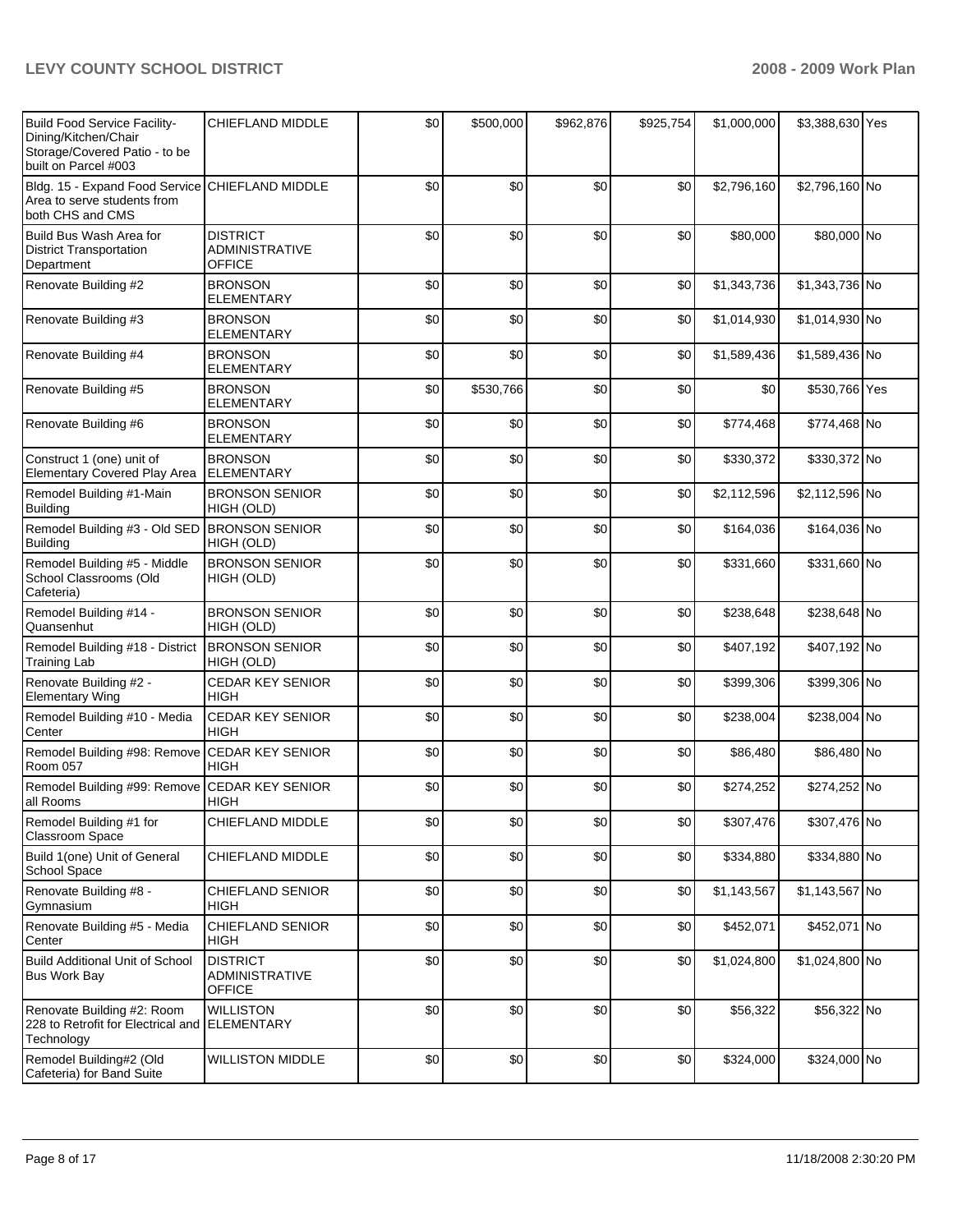|                                         |                           | \$0      | \$1.030.766 | \$962.876 | \$925.754 | \$18,468,424 | \$21,387,820 |  |
|-----------------------------------------|---------------------------|----------|-------------|-----------|-----------|--------------|--------------|--|
| Renovate Building #4 (Old<br>Cafeteria) | <b>IYANKEETOWN SCHOOL</b> | ¢∩<br>υΨ | \$0         | \$0       | ሰሰ<br>JU. | \$521.367    | \$521,367 No |  |

#### **Additional Project Schedules**

Any projects that are not identified in the last approved educational plant survey.

Nothing reported for this section.

#### **Non Funded Growth Management Project Schedules**

Schedule indicating which projects, due to planned development, that CANNOT be funded from current revenues projected over the next five years.

Nothing reported for this section.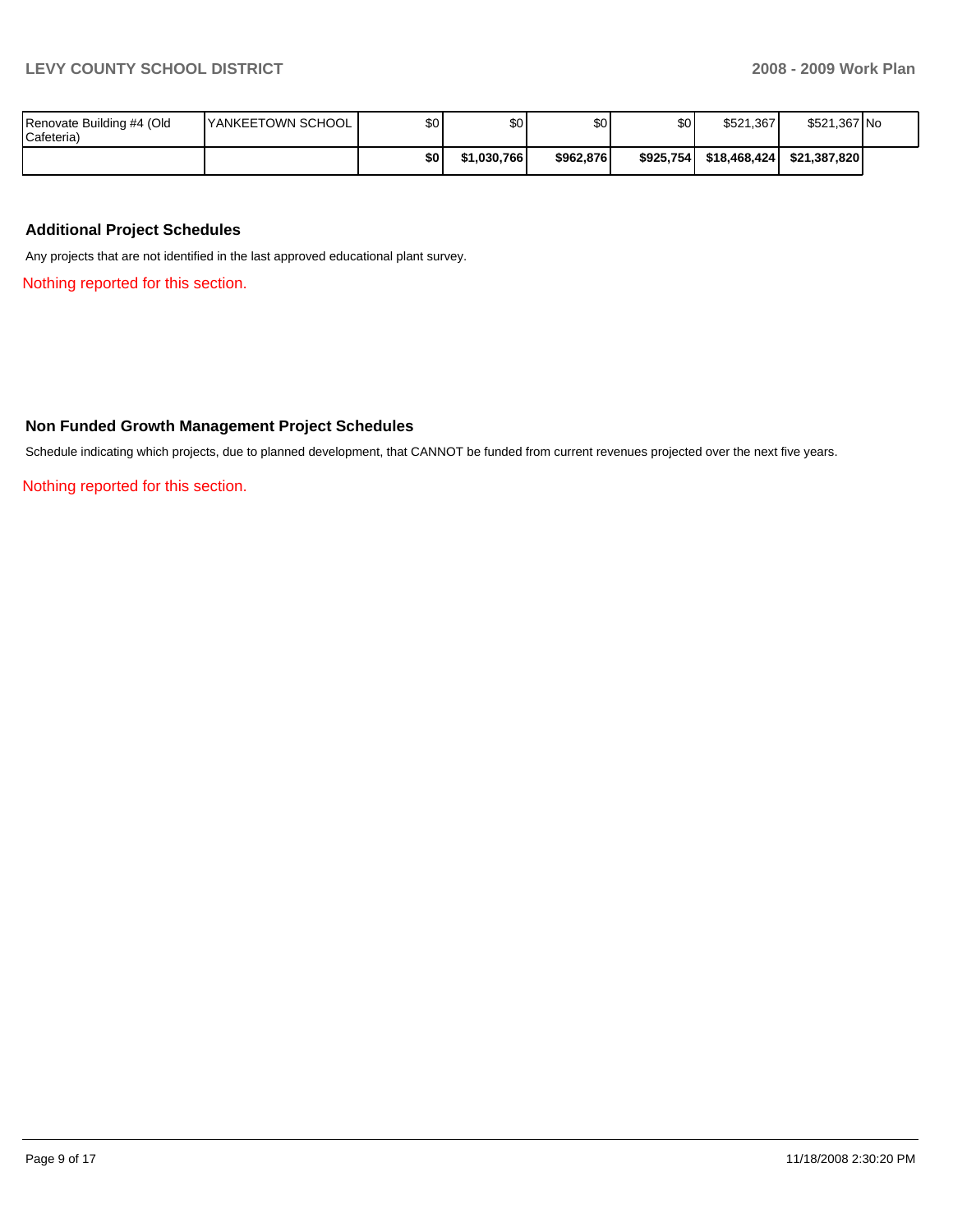# **Tracking**

# **Capacity Tracking**

| Location                                    | $2008 -$<br><b>2009 Satis.</b><br>Stu. Sta. | Actual<br>$2008 -$<br><b>2009 FISH</b><br>Capacity | Actual<br>$2007 -$<br>2008<br><b>COFTE</b> | # Class<br>Rooms | Actual<br>Average<br>$2008 -$<br>2009 Class<br><b>Size</b> | Actual<br>$2008 -$<br>2009<br><b>Utilization</b> | <b>New</b><br>Stu.<br>Capacity | <b>New</b><br>Rooms to<br>be<br>Added/Re<br>moved | Projected<br>$2012 -$<br>2013<br><b>COFTE</b> | Projected<br>$2012 -$<br>2013<br><b>Utilization</b> | Projected<br>$2012 -$<br>2013 Class<br><b>Size</b> |
|---------------------------------------------|---------------------------------------------|----------------------------------------------------|--------------------------------------------|------------------|------------------------------------------------------------|--------------------------------------------------|--------------------------------|---------------------------------------------------|-----------------------------------------------|-----------------------------------------------------|----------------------------------------------------|
| <b>BRONSON SENIOR</b><br>HIGH (OLD)         | 728                                         | 655                                                | 81                                         | 32               | 3                                                          | 12.00 %                                          | $\Omega$                       | $\Omega$                                          | 84                                            | 13.00 %                                             | 3                                                  |
| <b>CEDAR KEY SENIOR</b><br><b>HIGH</b>      | 474                                         | 427                                                | 224                                        | 21               | 11                                                         | 52.00 %                                          | $\Omega$                       | $\Omega$                                          | 251                                           | 59.00 %                                             | 12                                                 |
| <b>CHIEFLAND SENIOR</b><br><b>HIGH</b>      | 790                                         | 632                                                | 548                                        | 32               | 17                                                         | 87.00 %                                          | $\Omega$                       | $\Omega$                                          | 557                                           | 88.00 %                                             | 17                                                 |
| <b>CHIEFLAND MIDDLE</b>                     | 579                                         | 521                                                | 395                                        | 25               | 16                                                         | 76.00 %                                          | $\Omega$                       | $\Omega$                                          | 416                                           | 80.00 %                                             | 17                                                 |
| <b>WILLISTON SENIOR</b><br><b>HIGH</b>      | 914                                         | 777                                                | 614                                        | 37               | 17                                                         | 79.00 %                                          | $\Omega$                       | $\Omega$                                          | 619                                           | 80.00 %                                             | 17                                                 |
| <b>JOYCE M BULLOCK</b><br><b>ELEMENTARY</b> | 716                                         | 716                                                | 569                                        | 40               | 14                                                         | 79.00 %                                          | 144                            | 8                                                 | 576                                           | 67.00 %                                             | 12                                                 |
| <b>WILLISTON MIDDLE</b>                     | 802                                         | 722                                                | 510                                        | 35               | 15                                                         | 71.00 %                                          | $\Omega$                       | $\Omega$                                          | 528                                           | 73.00 %                                             | 15                                                 |
| YANKEETOWN SCHOOL                           | 485                                         | 437                                                | 306                                        | 23               | 13                                                         | 70.00 %                                          | $\Omega$                       | $\Omega$                                          | 317                                           | 73.00 %                                             | 14                                                 |
| <b>WILLISTON</b><br><b>ELEMENTARY</b>       | 654                                         | 654                                                | 496                                        | 33               | 15                                                         | 76.00 %                                          | $\Omega$                       | $\Omega$                                          | 502                                           | 77.00 %                                             | 15                                                 |
| <b>CHIEFLAND</b><br><b>ELEMENTARY</b>       | 864                                         | 864                                                | 798                                        | 46               | 17                                                         | 92.00 %                                          | 176                            | 8                                                 | 791                                           | 76.00 %                                             | 15                                                 |
| <b>BRONSON</b><br><b>ELEMENTARY</b>         | 830                                         | 830                                                | 645                                        | 46               | 14                                                         | 78.00 %                                          | $\Omega$                       | $\Omega$                                          | 676                                           | 81.00 %                                             | 15                                                 |
| HILLTOP SCHOOL (OLD)                        | 64                                          | $\Omega$                                           | $\Omega$                                   | 4                | $\overline{0}$                                             | 0.00%                                            | $\Omega$                       | $\Omega$                                          | $\Omega$                                      | 0.00%                                               | $\Omega$                                           |
| <b>BRONSON SENIOR</b><br>HIGH (NEW)         | 792                                         | 713                                                | 689                                        | 36               | 19                                                         | 97.00 %                                          | $\Omega$                       | $\Omega$                                          | 664                                           | 93.00 %                                             | 18                                                 |
|                                             | 8.692                                       | 7,948                                              | 5,873                                      | 410              | 14                                                         | 73.89%                                           | 320                            | 16                                                | 5,981                                         | 72.34 %                                             | 14                                                 |

The COFTE Projected Total (5,981) for 2012 - 2013 must match the Official Forecasted COFTE Total (5,982 ) for 2012 - 2013 before this section can be completed. In the event that the COFTE Projected Total does not match the Official forecasted COFTE, then the Balanced Projected COFTE Table should be used to balance COFTE.

| Projected COFTE for 2012 - 2013 |       |  |  |  |  |  |
|---------------------------------|-------|--|--|--|--|--|
| Elementary (PK-3)               | 2,162 |  |  |  |  |  |
| Middle $(4-8)$                  | 2,186 |  |  |  |  |  |
| High (9-12)                     | 1,633 |  |  |  |  |  |
|                                 | 5,982 |  |  |  |  |  |

| <b>Grade Level Type</b> | <b>Balanced Projected</b><br>COFTE for 2012 - 2013 |
|-------------------------|----------------------------------------------------|
| Elementary (PK-3)       |                                                    |
| Middle $(4-8)$          |                                                    |
| High (9-12)             |                                                    |
|                         | 5.981                                              |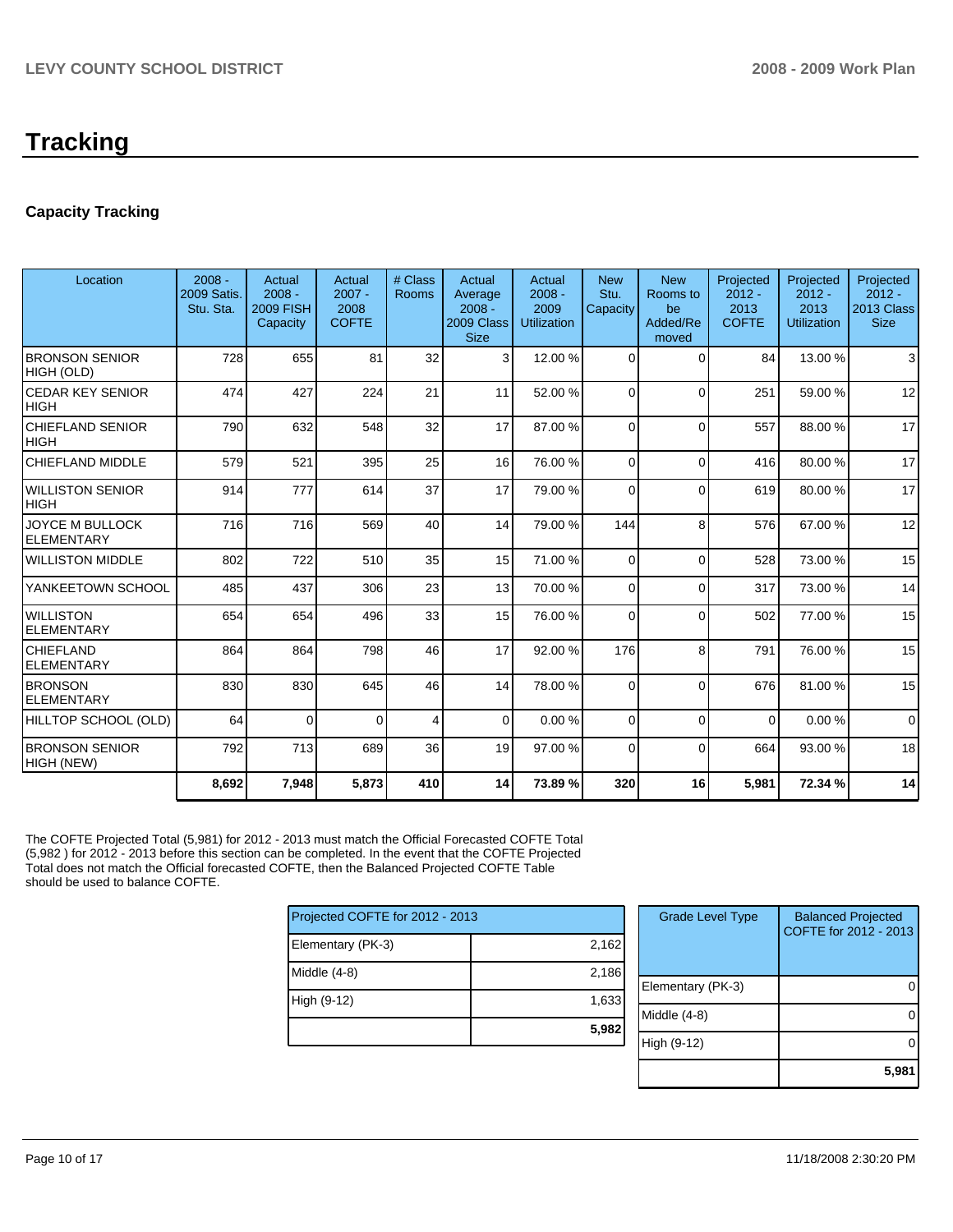#### **Relocatable Replacement**

Number of relocatable classrooms clearly identified and scheduled for replacement in the school board adopted financially feasible 5-year district work program.

| Location                               | $2008 - 2009$ |  | 2009 - 2010   2010 - 2011   2011 - 2012   2012 - 2013   1 | Year 5 Total    |
|----------------------------------------|---------------|--|-----------------------------------------------------------|-----------------|
| IJOYCE M BULLOCK ELEMENTARY            |               |  |                                                           | 81              |
| ICHIEFLAND ELEMENTARY                  |               |  |                                                           | 81              |
| <b>Total Relocatable Replacements:</b> | 16            |  |                                                           | 16 <sup>1</sup> |

#### **Charter Schools Tracking**

Information regarding the use of charter schools.

| Location-Type                           | # Relocatable<br>units or<br>permanent<br>classrooms | Owner          | Year Started or I<br>Scheduled | Student<br><b>Stations</b> | <b>Students</b><br>Enrolled | Years in<br>Contract | <b>Total Charter</b><br><b>Students</b><br>projected for<br>$2012 - 2013$ |
|-----------------------------------------|------------------------------------------------------|----------------|--------------------------------|----------------------------|-----------------------------|----------------------|---------------------------------------------------------------------------|
| Whispering Winds Charter School         |                                                      | 14 COMBINATION | 1999                           | 101                        | 91                          | 15                   | 120                                                                       |
| Nature Coast Charter Middle<br>l School |                                                      | 5 PRIVATE      | 2006                           | 88                         | 59 <sub>l</sub>             | 5.                   | 120                                                                       |
|                                         | 19 <sup>1</sup>                                      |                |                                | 189 <sup>1</sup>           | 150 l                       |                      | 240                                                                       |

## **Special Purpose Classrooms Tracking**

The number of classrooms that will be used for certain special purposes in the current year, by facility and type of classroom, that the district will, 1), not use for educational purposes, and 2), the co-teaching classrooms that are not open plan classrooms and will be used for educational purposes.

| School                               | <b>School Type</b>                   | # of Elementary<br>K-3 Classrooms I | # of Middle 4-8<br><b>Classrooms</b> | # of High $9-12$<br><b>Classrooms</b> | # of $ESE$<br><b>Classrooms</b> | # of Combo<br>Classrooms | Total<br><b>Classrooms</b> |
|--------------------------------------|--------------------------------------|-------------------------------------|--------------------------------------|---------------------------------------|---------------------------------|--------------------------|----------------------------|
|                                      | <b>Total Educational Classrooms:</b> |                                     |                                      |                                       |                                 |                          |                            |
| School                               | <b>School Type</b>                   | # of Elementary<br>K-3 Classrooms I | # of Middle 4-8<br><b>Classrooms</b> | # of High $9-12$<br><b>Classrooms</b> | # of $ESE$<br><b>Classrooms</b> | # of Combo<br>Classrooms | Total<br><b>Classrooms</b> |
| <b>Total Co-Teaching Classrooms:</b> |                                      |                                     |                                      |                                       |                                 |                          |                            |

## **Infrastructure Tracking**

**Necessary offsite infrastructure requirements resulting from expansions or new schools. This section should include infrastructure information related to capacity project schedules and other project schedules (Section 4).** 

NONE

**Proposed location of planned facilities, whether those locations are consistent with the comprehensive plans of all affected local governments, and recommendations for infrastructure and other improvements to land adjacent to existing facilities. Provisions of 1013.33(12), (13) and (14) and 1013.36 must be addressed for new facilities planned within the 1st three years of the plan (Section 5).** 

NONE

**Consistent with Comp Plan?** Yes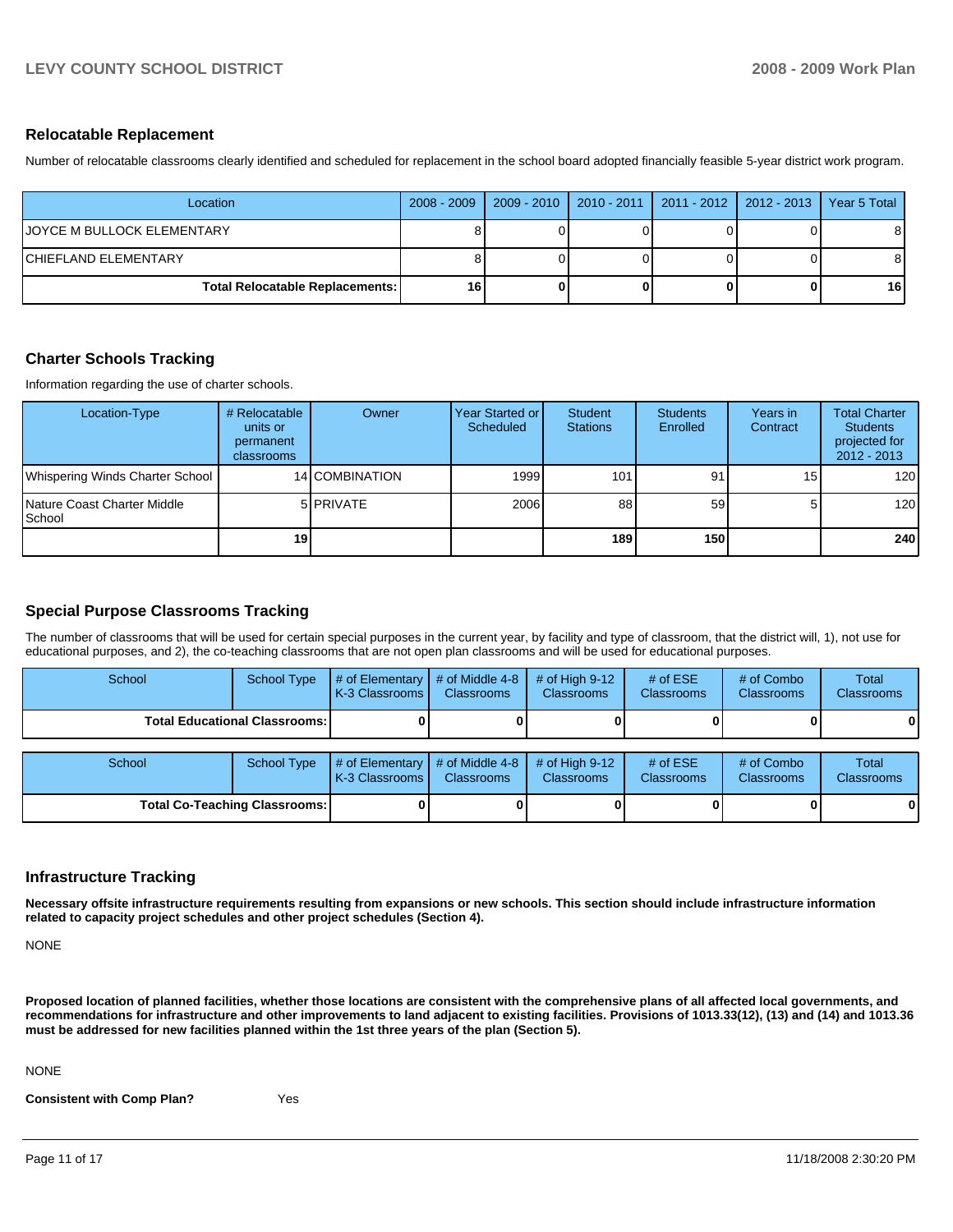## **Net New Classrooms**

The number of classrooms, by grade level and type of construction, that were added during the last fiscal year.

| List the net new classrooms added in the 2007 - 2008 fiscal year.                                                                                       |                                     |                                 |                              | List the net new classrooms to be added in the 2008 - 2009 fiscal<br>year. |                              |                            |                                |                        |
|---------------------------------------------------------------------------------------------------------------------------------------------------------|-------------------------------------|---------------------------------|------------------------------|----------------------------------------------------------------------------|------------------------------|----------------------------|--------------------------------|------------------------|
| "Classrooms" is defined as capacity carrying classrooms that are added to increase<br>capacity to enable the district to meet the Class Size Amendment. |                                     |                                 |                              | Totals for fiscal year 2008 - 2009 should match totals in Section 15A.     |                              |                            |                                |                        |
| Location                                                                                                                                                | $2007 - 2008$ #<br><b>Permanent</b> | 2007 - 2008 #<br><b>Modular</b> | 2007 - 2008 #<br>Relocatable | 2007 - 2008<br>Total                                                       | $2008 - 2009$ #<br>Permanent | $2008 - 2009$ #<br>Modular | $2008 - 2009$ #<br>Relocatable | $2008 - 2009$<br>Total |
| Elementary (PK-3)                                                                                                                                       |                                     |                                 |                              |                                                                            |                              |                            |                                | 8                      |
| Middle (4-8)                                                                                                                                            |                                     |                                 |                              |                                                                            |                              |                            | ΩI                             | 8                      |
| High (9-12)                                                                                                                                             |                                     |                                 |                              |                                                                            |                              |                            |                                | $\Omega$               |
|                                                                                                                                                         |                                     |                                 |                              | O I                                                                        | 16                           |                            | 0                              | 16 <sup>1</sup>        |

# **Relocatable Student Stations**

Number of students that will be educated in relocatable units, by school, in the current year, and the projected number of students for each of the years in the workplan.

| <b>Site</b>                                       | 2008 - 2009 | $2009 - 2010$ | 2010 - 2011 | 2011 - 2012 | $2012 - 2013$ | 5 Year Average |
|---------------------------------------------------|-------------|---------------|-------------|-------------|---------------|----------------|
| <b>BRONSON SENIOR HIGH (NEW)</b>                  | 98          | 125           | 125         | 125         | 125           | 120            |
| <b>BRONSON SENIOR HIGH (OLD)</b>                  | 44          | $\mathbf 0$   | $\Omega$    | $\Omega$    | 0             | 9              |
| <b>CEDAR KEY SENIOR HIGH</b>                      | 123         | 123           | 123         | 123         | 123           | 123            |
| CHIEFLAND SENIOR HIGH                             | 0           | $\mathbf 0$   | 0           | 0           | 0             | $\overline{0}$ |
| <b>CHIEFLAND MIDDLE</b>                           | 88          | 88            | 88          | 88          | 88            | 88             |
| IWILLISTON SENIOR HIGH                            | $\Omega$    | $\Omega$      | $\Omega$    | $\Omega$    | 0             | $\overline{0}$ |
| JOYCE M BULLOCK ELEMENTARY                        | 122         | 36            | 36          | 36          | 36            | 53             |
| <b>I</b> WILLISTON MIDDLE                         | 154         | 174           | 174         | 174         | 174           | 170            |
| YANKEETOWN SCHOOL                                 | 18          | 18            | 18          | 18          | 18            | 18             |
| IWILLISTON ELEMENTARY                             | 22          | 42            | 42          | 42          | 42            | 38             |
| <b>CHIEFLAND ELEMENTARY</b>                       | 192         | 104           | 104         | 104         | 104           | 122            |
| <b>BRONSON ELEMENTARY</b>                         | 145         | 127           | 127         | 127         | 127           | 131            |
| HILLTOP SCHOOL (OLD)                              | 64          | $\Omega$      | $\Omega$    | $\Omega$    | 0             | 13             |
| <b>Totals for LEVY COUNTY SCHOOL DISTRICT</b>     |             |               |             |             |               |                |
| Total students in relocatables by year.           | 1,070       | 837           | 837         | 837         | 837           | 884            |
| Total number of COFTE students projected by year. | 5,842       | 5,860         | 5,904       | 5,933       | 5,982         | 5,904          |
| Percent in relocatables by year.                  | 18 %        | 14 %          | 14 %        | 14 %        | 14 %          | 15 %           |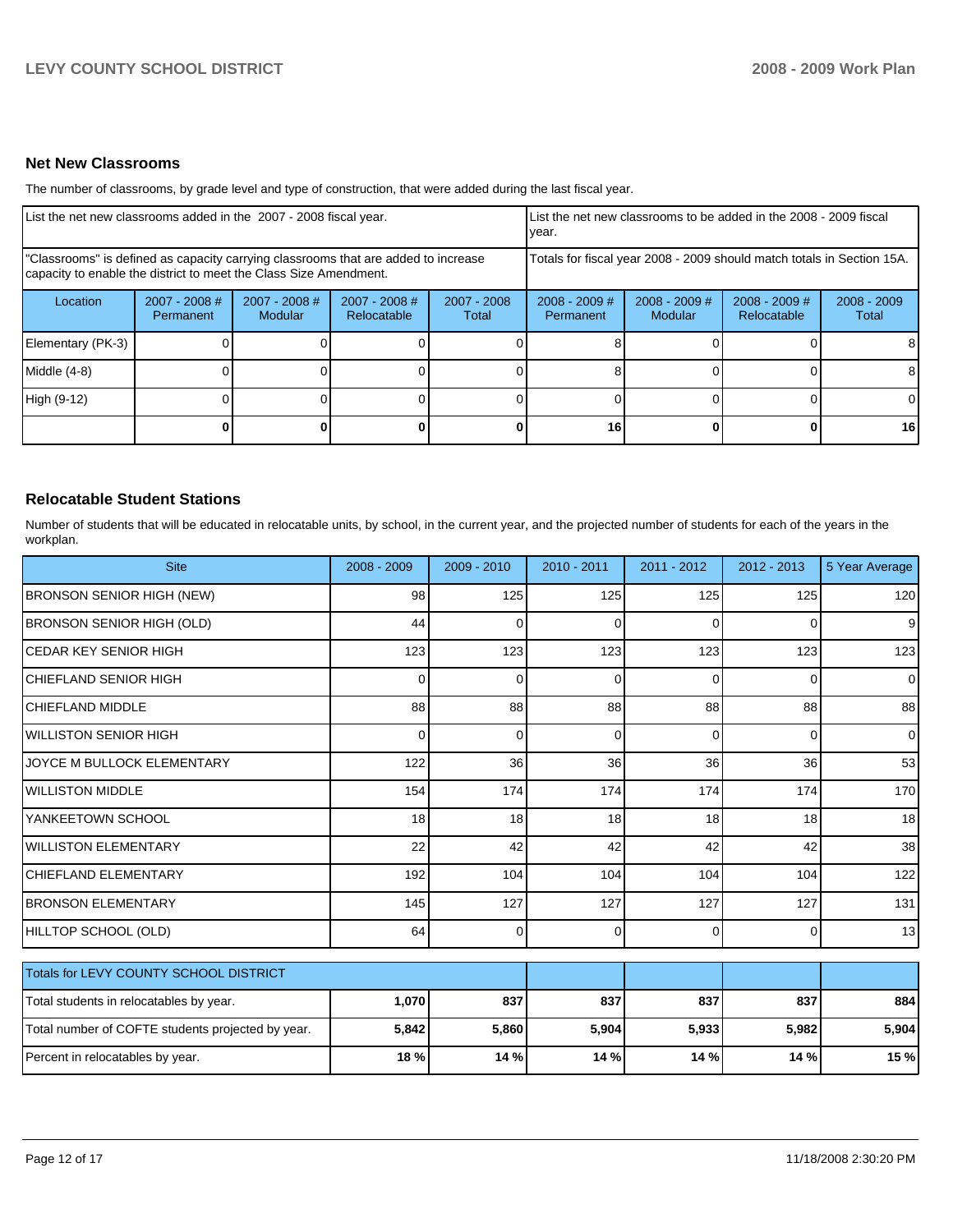#### **Leased Facilities Tracking**

Exising leased facilities and plans for the acquisition of leased facilities, including the number of classrooms and student stations, as reported in the educational plant survey, that are planned in that location at the end of the five year workplan.

| Location                          | # of Leased<br>Classrooms 2008 -<br>2009 | <b>FISH Student</b><br><b>Stations</b> | Owner | # of Leased<br>Classrooms 2012 -<br>2013 | <b>FISH Student</b><br><b>Stations</b> |
|-----------------------------------|------------------------------------------|----------------------------------------|-------|------------------------------------------|----------------------------------------|
| BRONSON SENIOR HIGH (OLD)         |                                          |                                        |       | O                                        | 0                                      |
| CEDAR KEY SENIOR HIGH             | 0                                        | 0                                      |       | 0                                        | $\overline{0}$                         |
| CHIEFLAND SENIOR HIGH             | $\Omega$                                 | C                                      |       | $\Omega$                                 | $\overline{0}$                         |
| CHIEFLAND MIDDLE                  | ∩                                        |                                        |       | C                                        | 0                                      |
| WILLISTON SENIOR HIGH             | 0                                        | ∩                                      |       | $\Omega$                                 | $\overline{0}$                         |
| <b>JOYCE M BULLOCK ELEMENTARY</b> | $\Omega$                                 |                                        |       | 0                                        | $\overline{0}$                         |
| <b>I</b> WILLISTON MIDDLE         | ∩                                        |                                        |       | 0                                        | $\Omega$                               |
| IYANKEETOWN SCHOOL                | 0                                        | 0                                      |       | $\Omega$                                 | $\overline{0}$                         |
| <b>WILLISTON ELEMENTARY</b>       | $\Omega$                                 | ∩                                      |       | $\Omega$                                 | $\overline{0}$                         |
| CHIEFLAND ELEMENTARY              | U                                        |                                        |       | 0                                        | $\overline{0}$                         |
| <b>BRONSON ELEMENTARY</b>         | 0                                        | ∩                                      |       | 0                                        | $\overline{0}$                         |
| HILLTOP SCHOOL (OLD)              | $\Omega$                                 | C                                      |       | $\Omega$                                 | $\overline{0}$                         |
| <b>BRONSON SENIOR HIGH (NEW)</b>  |                                          |                                        |       | C                                        | $\Omega$                               |
|                                   | 0                                        | 0                                      |       | 0                                        | 0                                      |

#### **Failed Standard Relocatable Tracking**

Relocatable units currently reported by school, from FISH, and the number of relocatable units identified as 'Failed Standards'.

Nothing reported for this section.

# **Planning**

#### **Class Size Reduction Planning**

**Plans approved by the school board that reduce the need for permanent student stations such as acceptable school capacity levels, redistricting, busing, year-round schools, charter schools, magnet schools, public-private partnerships, multitrack scheduling, grade level organization, block scheduling, or other alternatives.** 

The School Board of Levy County has implemented block scheduling for the 2008-2009 school year at Chiefland Middle School, Williston Middle School, and Cedar Key School. In addition, Chiefland High School and Williston High School have implemented a 5 period teacher day, which will allow floating teachers as well as free up additional classrooms during the student day.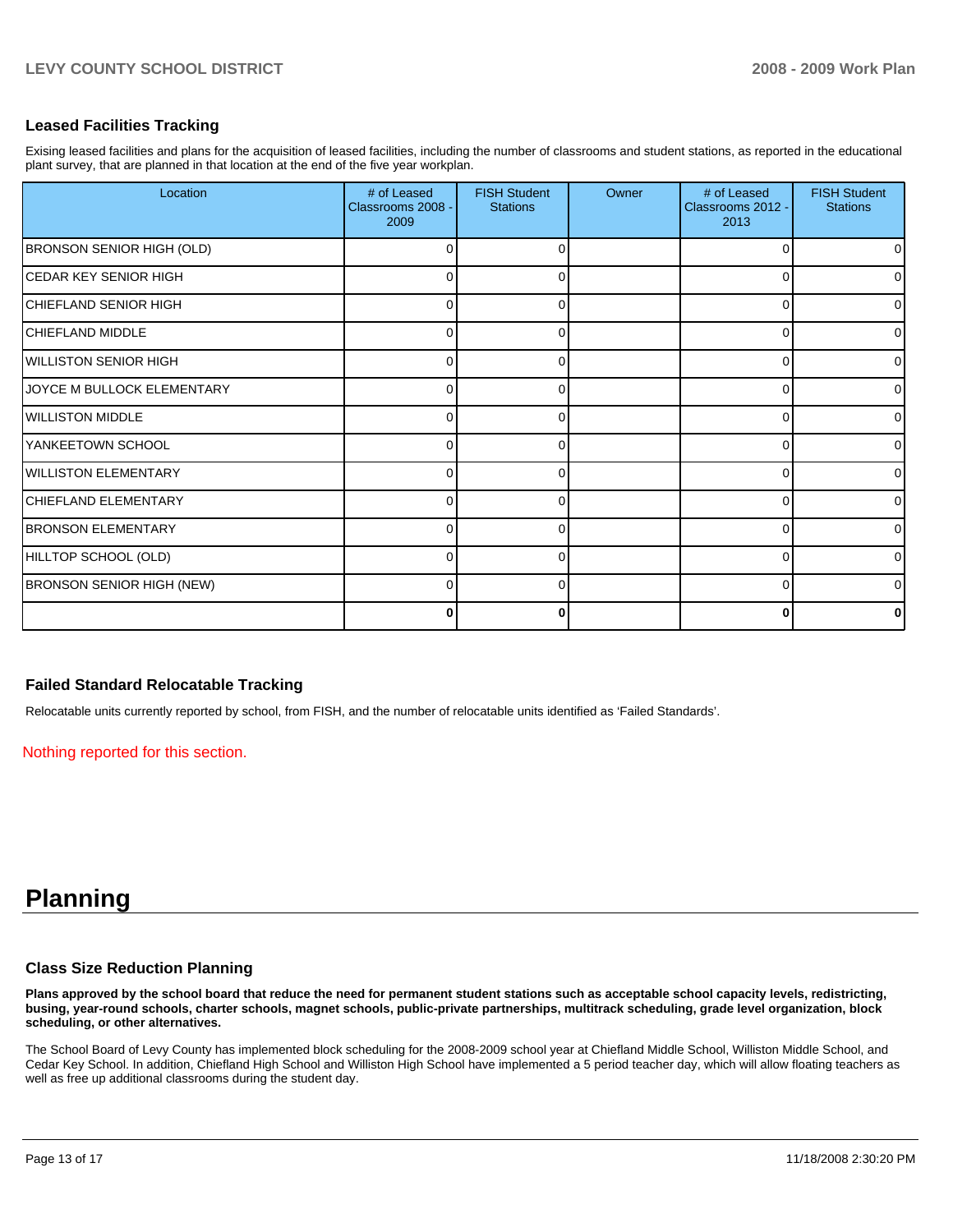## **School Closure Planning**

#### **Plans for the closure of any school, including plans for disposition of the facility or usage of facility space, and anticipated revenues.**

There are not any school sscheduled to be closed during the next five year period in Levy County.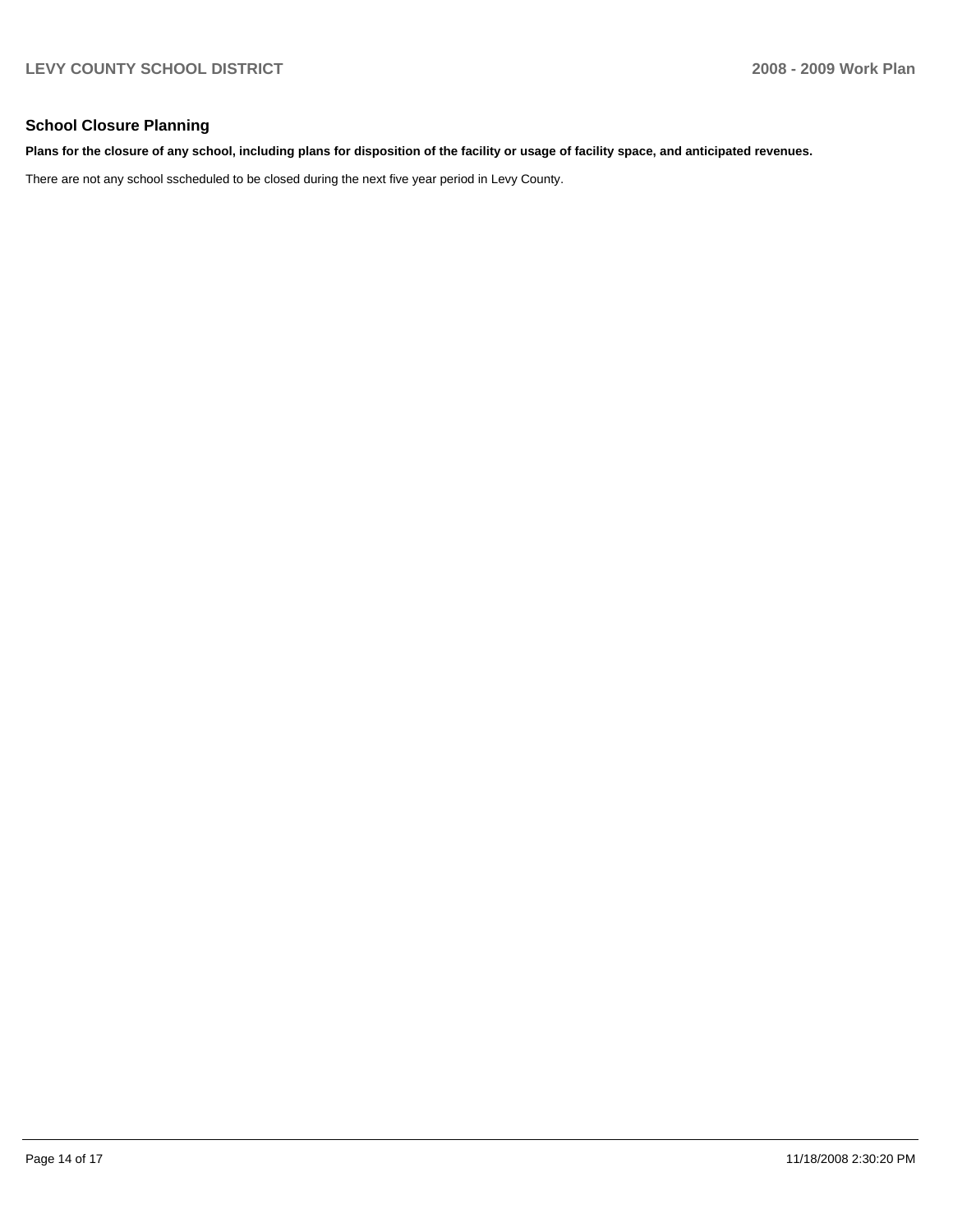# **Long Range Planning**

#### **Ten-Year Maintenance**

District projects and locations regarding the projected need for major renovation, repair, and maintenance projects within the district in years 6-10 beyond the projects plans detailed in the five years covered by the work plan.

| Project                 | 2012 - 2013 / 2017 - 2018<br><b>Projected Cost</b> |
|-------------------------|----------------------------------------------------|
| <b>Life Safety</b>      | \$360,000                                          |
| <b>HVAC Upgrades</b>    | \$250,000                                          |
| Fire Alarm Upgrades     | \$125,000                                          |
| Flooring                | \$400,000                                          |
| <b>Covered Walkways</b> | \$100,000                                          |
| Roof Replacement        | \$1,000,000                                        |
|                         | \$2,235,000                                        |

# **Ten-Year Capacity**

Schedule of capital outlay projects projected to ensure the availability of satisfactory student stations for the projected student enrollment in K-12 programs for the future 5 years beyond the 5-year district facilities work program.

Nothing reported for this section.

## **Ten-Year Planned Utilization**

Schedule of planned capital outlay projects identifying the standard grade groupings, capacities, and planned utilization rates of future educational facilities of the district for both permanent and relocatable facilities.

| Grade Level Projections         | <b>FISH</b><br><b>Student</b><br><b>Stations</b> | <b>Actual 2007 -</b><br><b>2008 FISH</b><br>Capacity | Actual<br>$2007 -$<br>2008<br><b>COFTE</b> | Actual 2007 - 2008<br><b>Utilization</b> | Actual 2008 - 2009 / 2017 - 2018 new<br>Student Capacity to be added/removed | Projected 2017<br>2018 COFTE | $-$ Projected 2017 -<br>2018 Utilization |
|---------------------------------|--------------------------------------------------|------------------------------------------------------|--------------------------------------------|------------------------------------------|------------------------------------------------------------------------------|------------------------------|------------------------------------------|
| Elementary - District<br>Totals | 3.064                                            | 3,064                                                | 2,507.36                                   | 81.82 %                                  |                                                                              | 3,328                        | 108.62 %                                 |
| Middle - District Totals        | 1.381                                            | 1.243                                                | 904.80                                     | 72.81 %                                  |                                                                              | 1,535                        | 123.49 %                                 |
| High - District Totals          | 3.475                                            | 3.004                                                | 2.379.93                                   | 79.23 %                                  |                                                                              | 1.473                        | 49.03 %                                  |
| Other - ESE, etc                | 847                                              | 759                                                  | 80.52                                      | 10.67 %                                  |                                                                              |                              | 0.00%                                    |
|                                 | 8,767                                            | 8,070                                                | 5,872.61                                   | 72.77 %                                  |                                                                              | 6,336                        | 78.51 %                                  |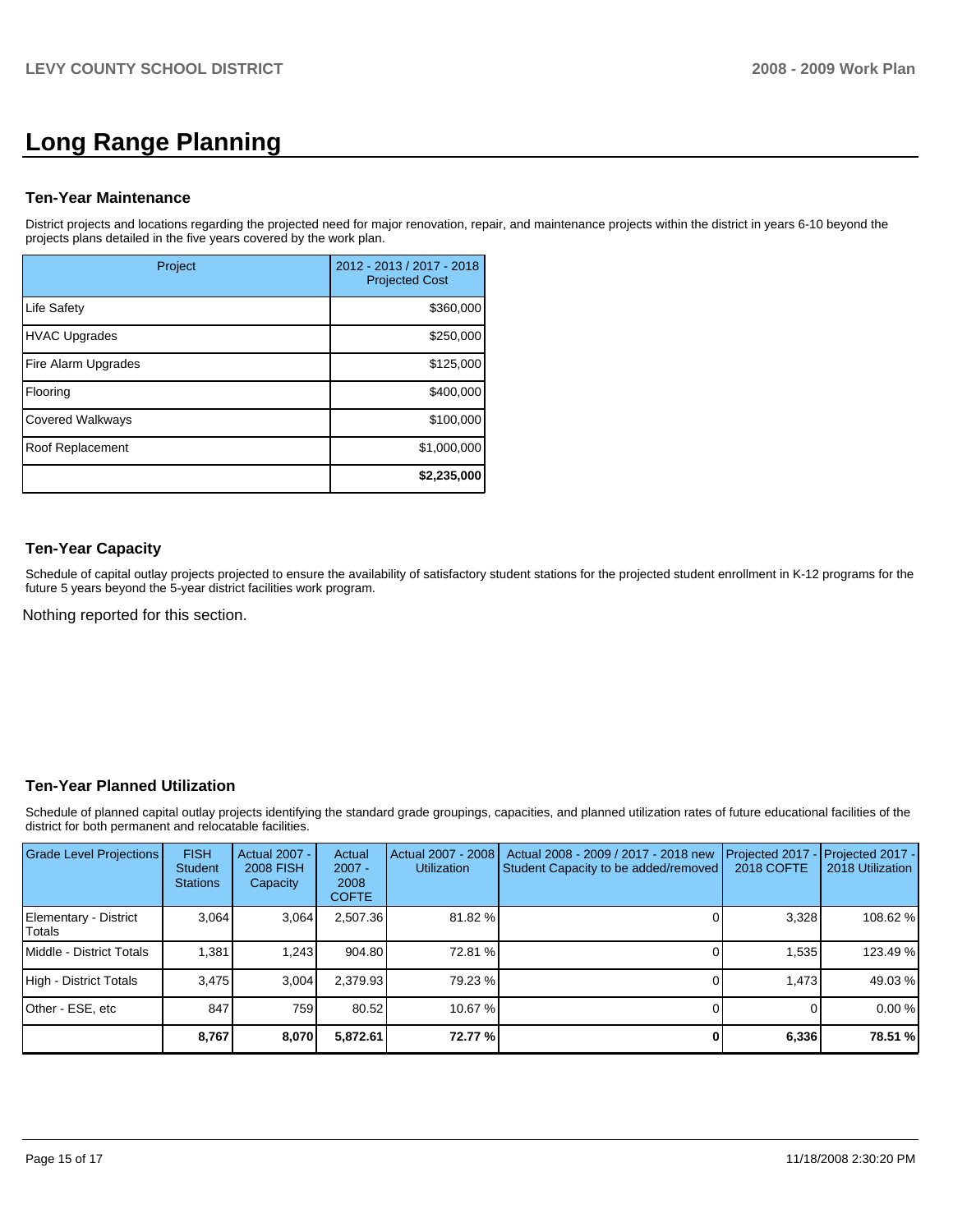#### **Ten-Year Infrastructure Planning**

**Proposed Location of Planned New, Remodeled, or New Additions to Facilities in 06 thru 10 out years (Section 28).** 

Replacement High School in Williston due to unsatisfactory student stations and potential growth.

Build a new elementary school to provide space for potential growth. Site to be determined as growth pattern evolves.

Plans for closure of any school, including plans for disposition of the facility or usage of facility space, and anticipated revenues in the 06 thru 10 out **years (Section 29).** 

NONE

#### **Twenty-Year Maintenance**

District projects and locations regarding the projected need for major renovation, repair, and maintenance projects within the district in years 11-20 beyond the projects plans detailed in the five years covered by the work plan.

| Project                 | 2017 - 2018 / 2027 - 2028 Projected Cost |
|-------------------------|------------------------------------------|
| <b>HVAC Upgrades</b>    | \$385,000                                |
| Fire Alarm Upgrades     | \$55,000                                 |
| Flooring                | \$605,000                                |
| <b>Covered Walkways</b> | \$150,000                                |
| Roofing                 | \$2,200,000                              |
|                         | \$3,395,000                              |

## **Twenty-Year Capacity**

Schedule of capital outlay projects projected to ensure the availability of satisfactory student stations for the projected student enrollment in K-12 programs for the future 11-20 years beyond the 5-year district facilities work program.

| Project                       | Location, Community, Quadrant or other<br>general location | 2017 - 2018 / 2027 - 2028<br><b>Projected Cost</b> |
|-------------------------------|------------------------------------------------------------|----------------------------------------------------|
| Classroom Construction        | Chiefland                                                  | \$1,000,000                                        |
| Classroom Construction        | Williston                                                  | \$1,000,000                                        |
| Classroom Construction        | <b>Bronson</b>                                             | \$1,000,000                                        |
| <b>Classroom Construction</b> | Yankeetown                                                 | \$500,000                                          |
|                               |                                                            | \$3,500,000                                        |

#### **Twenty-Year Planned Utilization**

Schedule of planned capital outlay projects identifying the standard grade groupings, capacities, and planned utilization rates of future educational facilities of the district for both permanent and relocatable facilities.